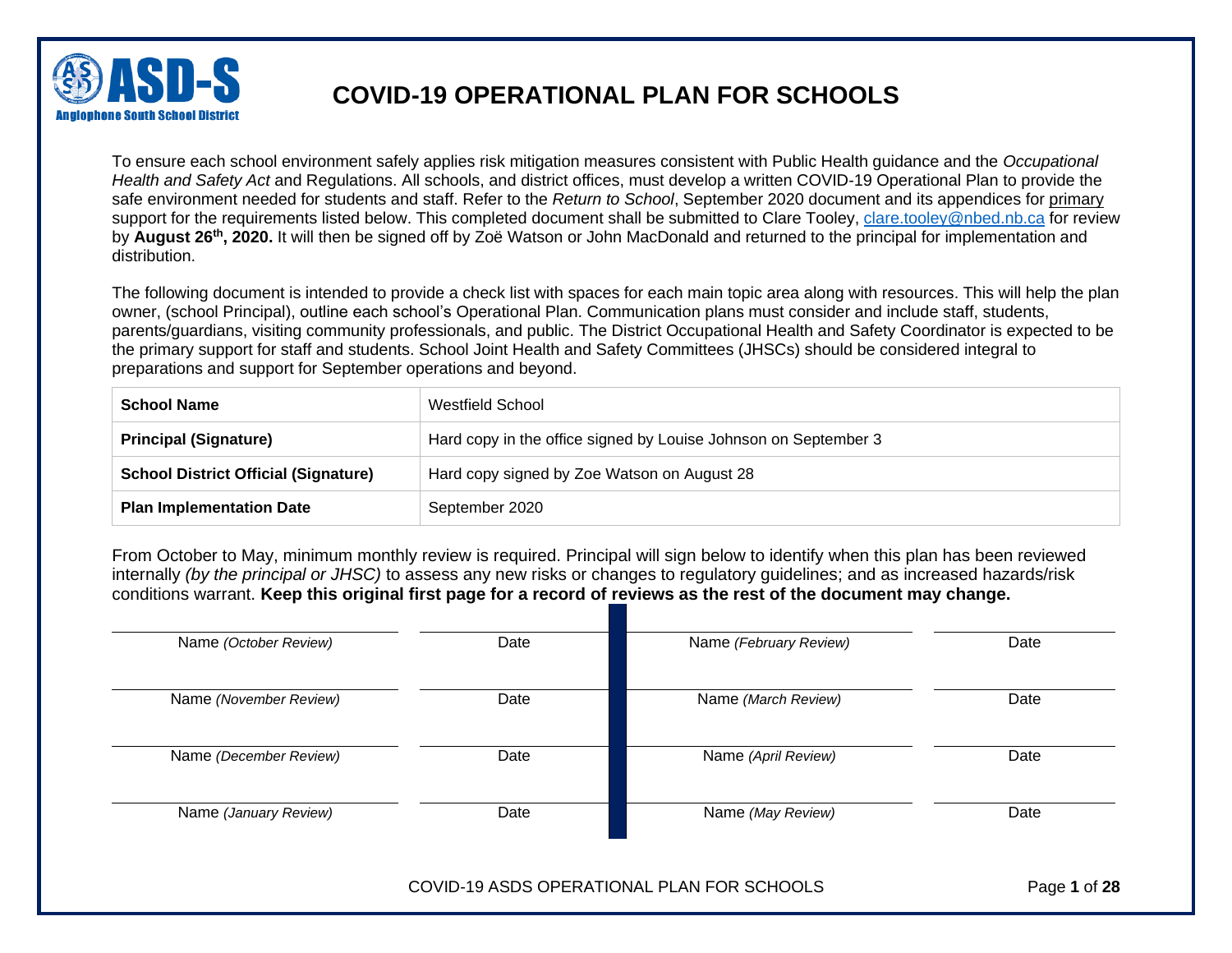

### **Utilize this page to track your changes.**

| 11-4-20 dates have been changed for all items which have been implemented but will need<br>continually monitored or revisited.<br>11-23-20 Orange Phase additions throughout document.<br>11-25-20 additional document added as an appendix for teachers - orange level | Section(s) Updated - (List the section numbers only) | <b>Date Updated</b> |
|-------------------------------------------------------------------------------------------------------------------------------------------------------------------------------------------------------------------------------------------------------------------------|------------------------------------------------------|---------------------|
|                                                                                                                                                                                                                                                                         |                                                      |                     |
|                                                                                                                                                                                                                                                                         |                                                      |                     |
|                                                                                                                                                                                                                                                                         |                                                      |                     |
|                                                                                                                                                                                                                                                                         |                                                      |                     |
|                                                                                                                                                                                                                                                                         |                                                      |                     |
|                                                                                                                                                                                                                                                                         |                                                      |                     |
|                                                                                                                                                                                                                                                                         |                                                      |                     |
|                                                                                                                                                                                                                                                                         |                                                      |                     |
|                                                                                                                                                                                                                                                                         |                                                      |                     |
|                                                                                                                                                                                                                                                                         |                                                      |                     |
|                                                                                                                                                                                                                                                                         |                                                      |                     |
|                                                                                                                                                                                                                                                                         |                                                      |                     |
|                                                                                                                                                                                                                                                                         |                                                      |                     |
|                                                                                                                                                                                                                                                                         |                                                      |                     |
|                                                                                                                                                                                                                                                                         |                                                      |                     |
|                                                                                                                                                                                                                                                                         |                                                      |                     |
|                                                                                                                                                                                                                                                                         |                                                      |                     |
|                                                                                                                                                                                                                                                                         |                                                      |                     |

COVID-19 ASDS OPERATIONAL PLAN FOR SCHOOLS Page **2** of **28**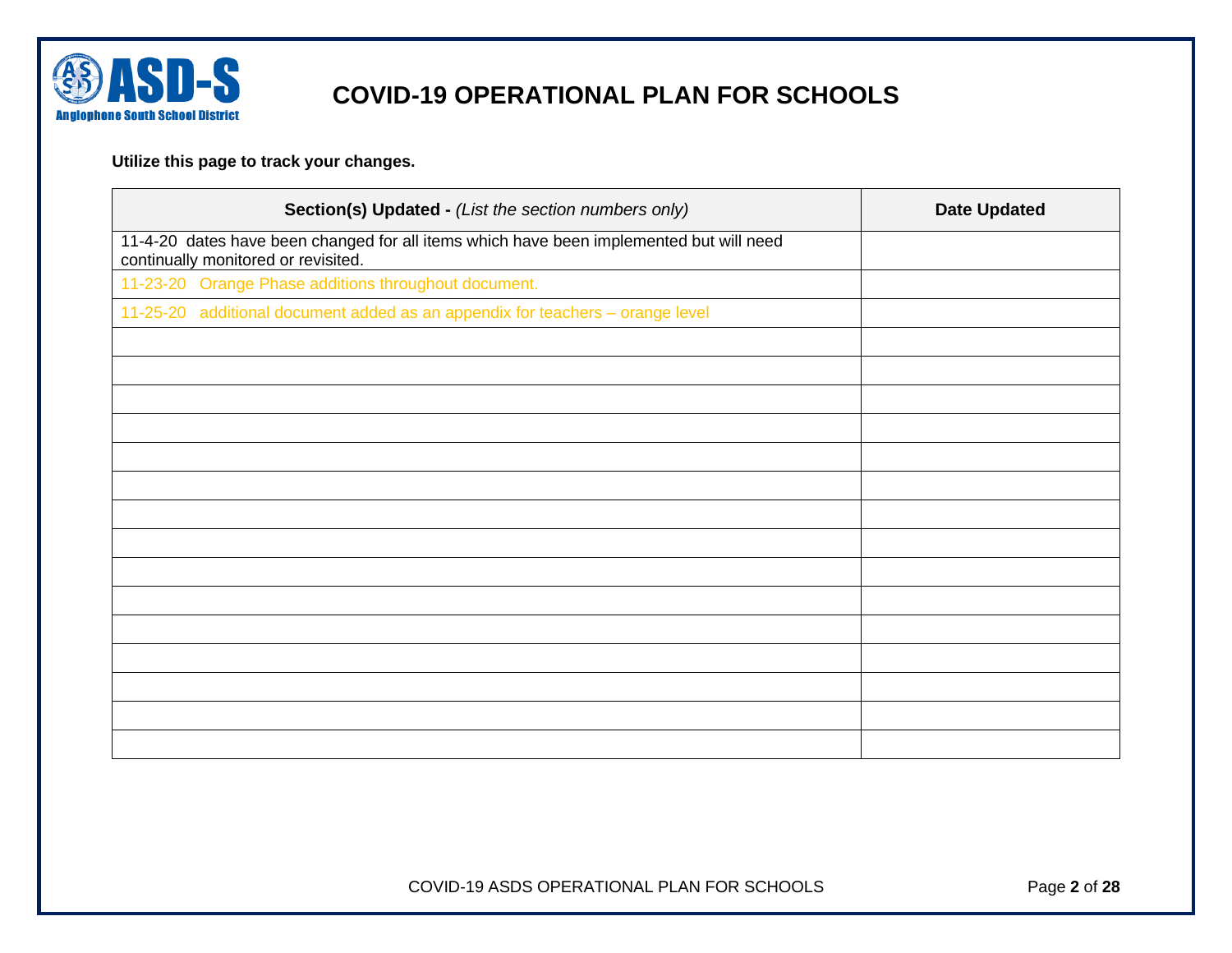

| <b>Table of Contents</b> – Document Owner will need to update page numbers as required   |                                   |         |  |
|------------------------------------------------------------------------------------------|-----------------------------------|---------|--|
| Section 1 - RATIONALE - Effective Risk Mitigation - Infection<br>and Prevention Controls | <b>Hold "Ctrl" and Click Here</b> | Page 4  |  |
| Section 2 - Communications                                                               | <b>Hold "Ctrl" and Click Here</b> | Page 5  |  |
| Section 3 - Risk Assessment                                                              | <b>Hold "Ctrl" and Click Here</b> | Page 7  |  |
| Section 4 - Building Access                                                              | <b>Hold "Ctrl" and Click Here</b> | Page 8  |  |
| Section 5 - Screening                                                                    | <b>Hold "Ctrl" and Click Here</b> | Page 9  |  |
| Section 6 - Physical Distancing                                                          | <b>Hold "Ctrl" and Click Here</b> | Page 12 |  |
| Section 7 - Transition Times                                                             | <b>Hold "Ctrl" and Click Here</b> | Page 14 |  |
| Section 8 - Cleaning and Disinfection Procedures                                         | <b>Hold "Ctrl" and Click Here</b> | Page 15 |  |
| Section 9 - Hand Hygiene and Cough / Sneeze Etiquette                                    | Hold "Ctrl" and Click Here        | Page 17 |  |
| Section 10 - Personal Protective Equipment                                               | <b>Hold "Ctrl" and Click Here</b> | Page 19 |  |
| Section 11 - Occupational Health and Safety Act and Regulation<br>Requirements           | <b>Hold "Ctrl" and Click Here</b> | Page 22 |  |
| Section 12 - Outbreak Management Plan                                                    | <b>Hold "Ctrl" and Click Here</b> | Page 24 |  |
| Section 13 - Mental Health                                                               | <b>Hold "Ctrl" and Click Here</b> | Page 25 |  |
| Section 14 - Additional Considerations                                                   | <b>Hold "Ctrl" and Click Here</b> | Page 26 |  |

COVID-19 ASDS OPERATIONAL PLAN FOR SCHOOLS Page **3** of **28**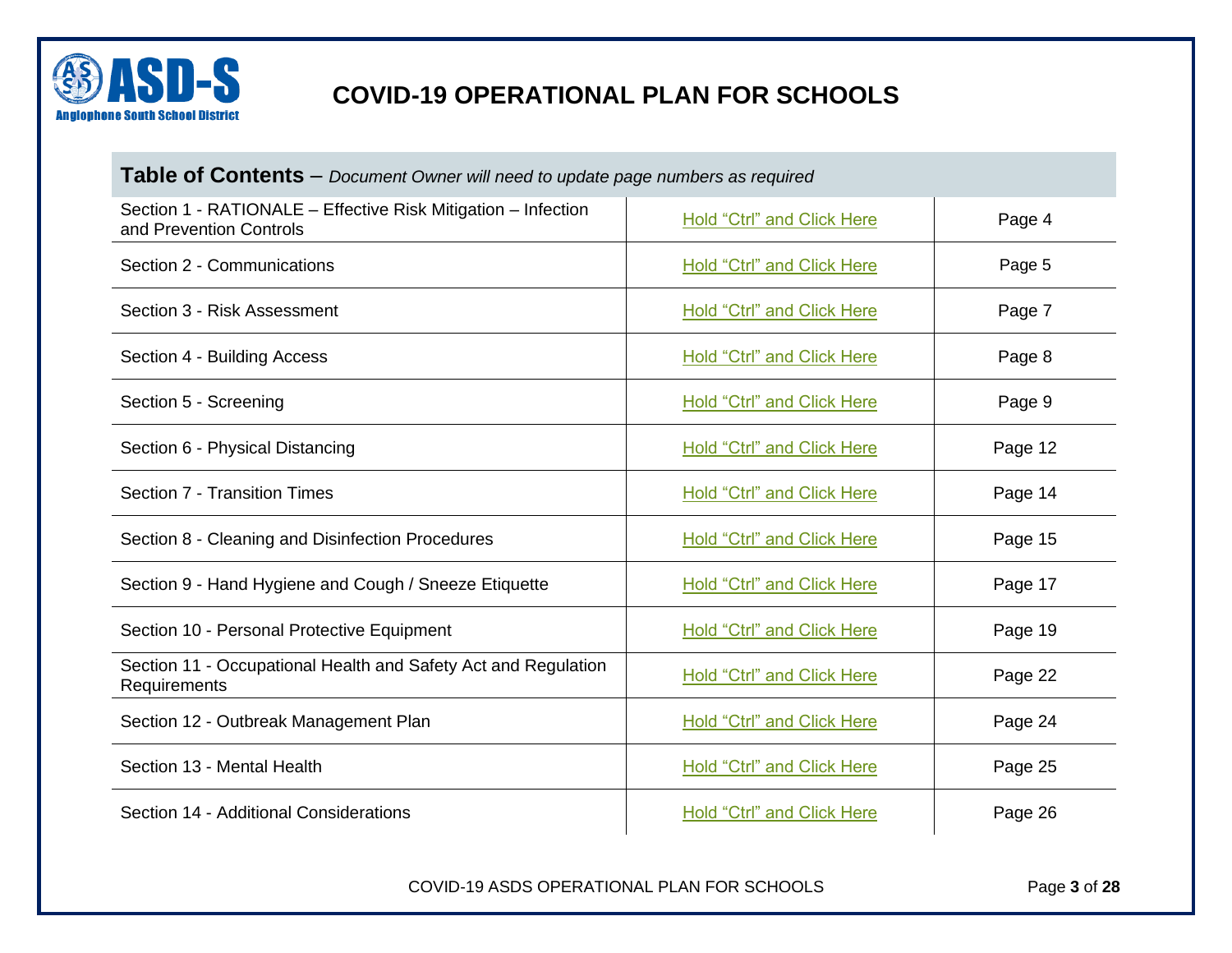

### <span id="page-3-0"></span>**Section 1 - RATIONALE – Effective Risk Mitigation – Infection and Prevention Controls**

The best prevention controls in a school/district are achieved by first focusing on recommended physical distancing requirements and taking every reasonable step to configure the physical site to apply an appropriate physical distance between people. All must practice appropriate hand hygiene and cough / sneeze etiquette. Once all reasonable options in a category have been exhausted, move to the next category. Refer to table below for clarification.



*Source:<https://www2.gov.bc.ca/assets/gov/health/about-bc-s-health-care-system/office-of-the-provincial-health-officer/covid-19/covid-19-pho-guidance-k-12-schools.pdf>*

In addition to the guidelines and regulations, everyone in the school is responsible for ensuring their own safety and the safety of all others.

Visible signage with clear messaging is a key component to effective communication in the prevention and control of COVID-19.

**The K-12 "Return to School September 2020" document is the comprehensive and first reference point for this document.**

COVID-19 ASDS OPERATIONAL PLAN FOR SCHOOLS Page **4** of **28**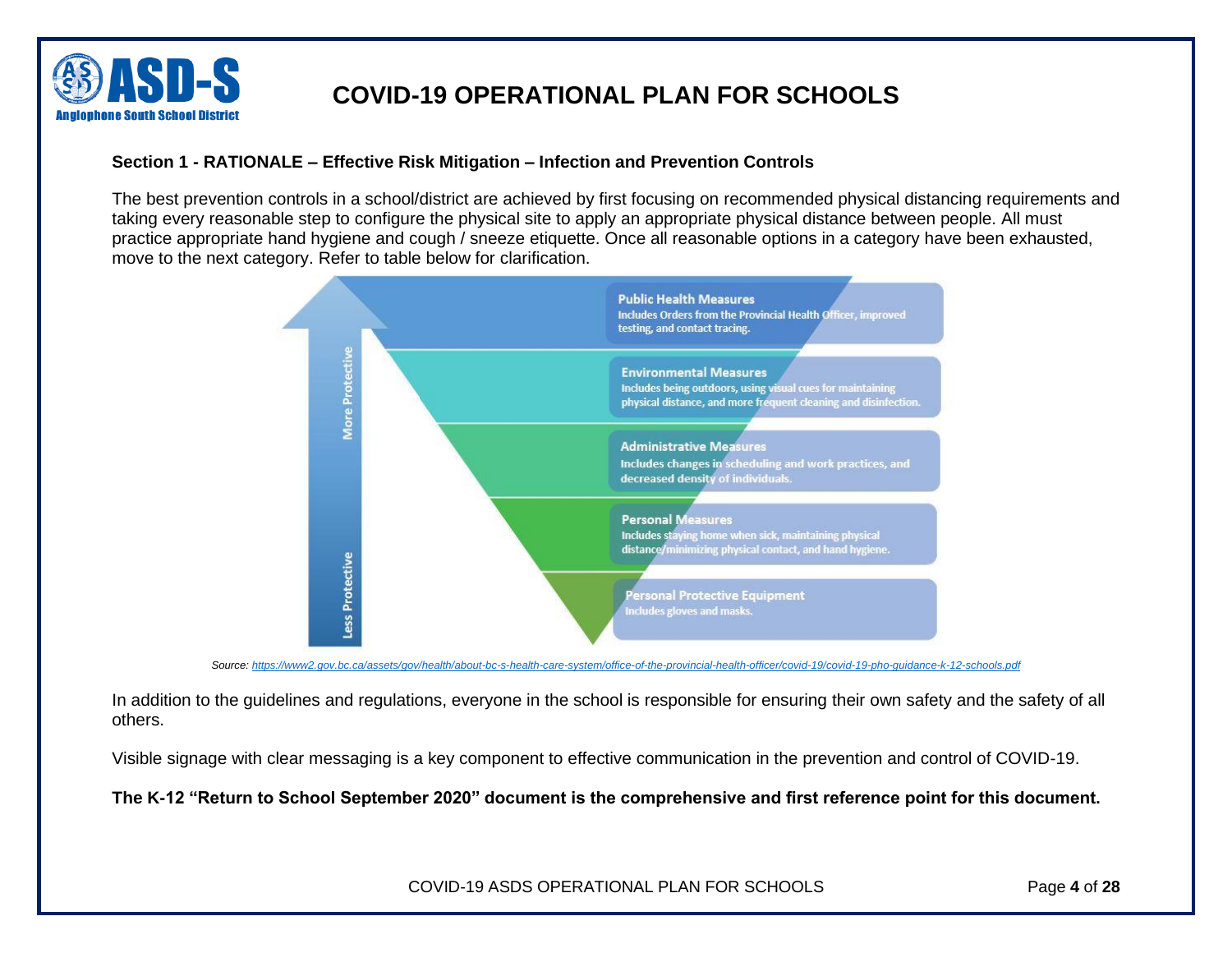

**Instructions:** Go down the list one-by-one, review the resource materials as applicable. Describe in "Notes" box how you plan to implement the specific items at your school. To help you remember, under the "Status" column, you can select if the section is *done, in progress, not started, or not applicable*. The last column shows the "Date Implemented" so you can track when items are completed.

<span id="page-4-0"></span>

| <b>Action Items</b>                                                               | <b>Resources</b><br>(Examples, Templates,<br>Guidance Documents, Posters,<br>Links, Reference Documents) | <b>Status</b><br>(Done, In<br>Progress, Not<br>Started, N/A) | <b>Date</b><br><b>Implemented</b> |
|-----------------------------------------------------------------------------------|----------------------------------------------------------------------------------------------------------|--------------------------------------------------------------|-----------------------------------|
| <b>Section 2 - COMMUNICATIONS</b>                                                 |                                                                                                          |                                                              |                                   |
| Communicate operational strategies, provide orientation to staff<br>and students. | Refer to Orientation Document for<br>Staff and Students (Will be send out at<br>a later date)            | Done                                                         | 8/31/2020                         |
| Communicate operational strategies, provided orientation to<br>visitors.          | <b>Refer to Visitor Guidelines</b>                                                                       | Done                                                         | ongoing                           |
| Communicate operational strategies to parent/caregiver and<br>school community.   | <b>District Communications</b><br>Refer to Guide for Parents and the<br><b>Public</b>                    | Done                                                         | 9/3/2020                          |

**Communication Notes:** *Describe how expectations are being communicated to the various stakeholders.*

- **Staff Communication:** 
	- o **Westfield staff have been sent emails prior to their arrival in the building highlighting many of the main points of the Plan that would be forefront in their mind.**
	- o **Orientation will take place on Monday, August 31 when staff return to the school. It will also be posted on the Westfield Staff Share for future reference and a binder will be with the Health and Safety information.**
	- o **Administrative Assistant - The administrative assistant has been briefed on her role when visitors are entering the building.**
	- o **Staff (and students) should stay home if they have 2 or more symptoms listed on the screening poster. (This also holds true if symptoms develop at school.)**

#### • **Visitor Communication:**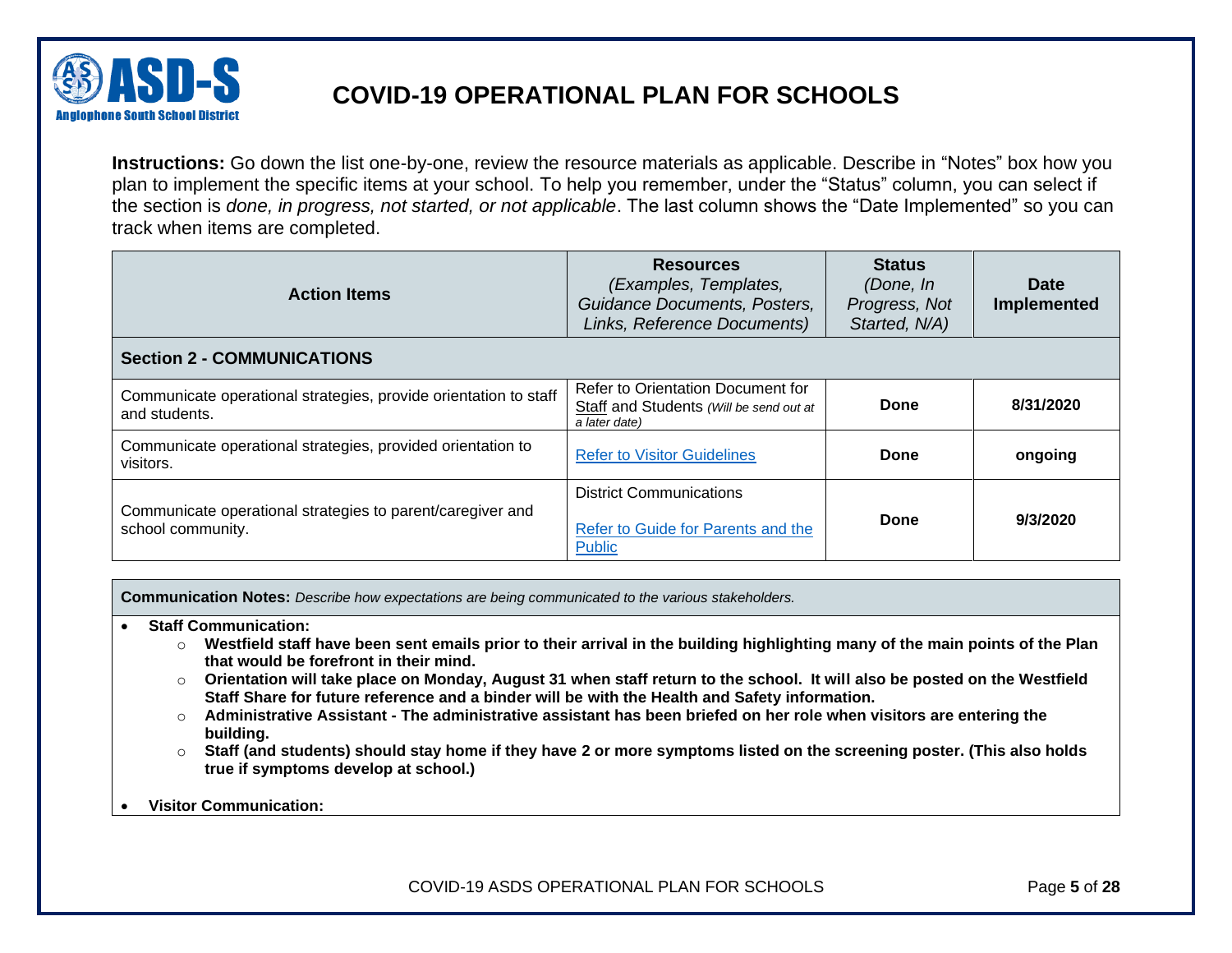

- o **Screening posters have been placed at the two main entrances for visitors and should they respond NO to all of the questions, they will sanitize their hands and proceed to reception wearing mask at all times.**
- o **At that point, they will sign in for contract tracing purposes and the administrative assistant will review the visitor guidelines and determine next steps (if already briefed on a previous visit, they will continue to their location following the signage but if this is their first visit, she or a designate will escort the visitor to the location.)**
- **Parent Communication:** 
	- o **Operational Plan will be posted on our website for parents and a voicemail/email/the Twitter Feed has directed parents/caregivers to that location. The Provincial Guide for parents is also located there.**
	- o **Teachers called parents to discuss first week of school staggered entry.**
	- o **Specific Voicemails/Emails/Twitter posts will give additional directions on things such as:**
		- **if you need to come to the school**
		- **Parent drop off/pick up**
		- **Bussing instructions**
	- o **Video Tour of the school will be done prior to day 1 showing parents the Operational Plan in video form examining all of the locations within the school. Teachers will also be introducing themselves and giving a bit of additional information about the classroom.**
	- o **Monthly newsletters will continue to provide information to parents as the school year unfolds. The first newsletter will contain the quick glance document that highlights main points for WES.**
	- o **Friday voicemails/emails could also contain information as the school year unfolds.**
- **Student Communication**
	- o **Mrs. Johnson will also be having morning announcement reminders about hygiene, cough sneeze etiquette, masks and specific directions on school procedures to reinforce what teachers are already discussing in the classroom.**
	- o **The guidance Counselor will also reinforce ideas in the plan as well as conduct lessons connected to social emotional learning and mental health. Change and this new way of doing business both in the school and the community is difficult for some students and we will do what we can to help students adjust.**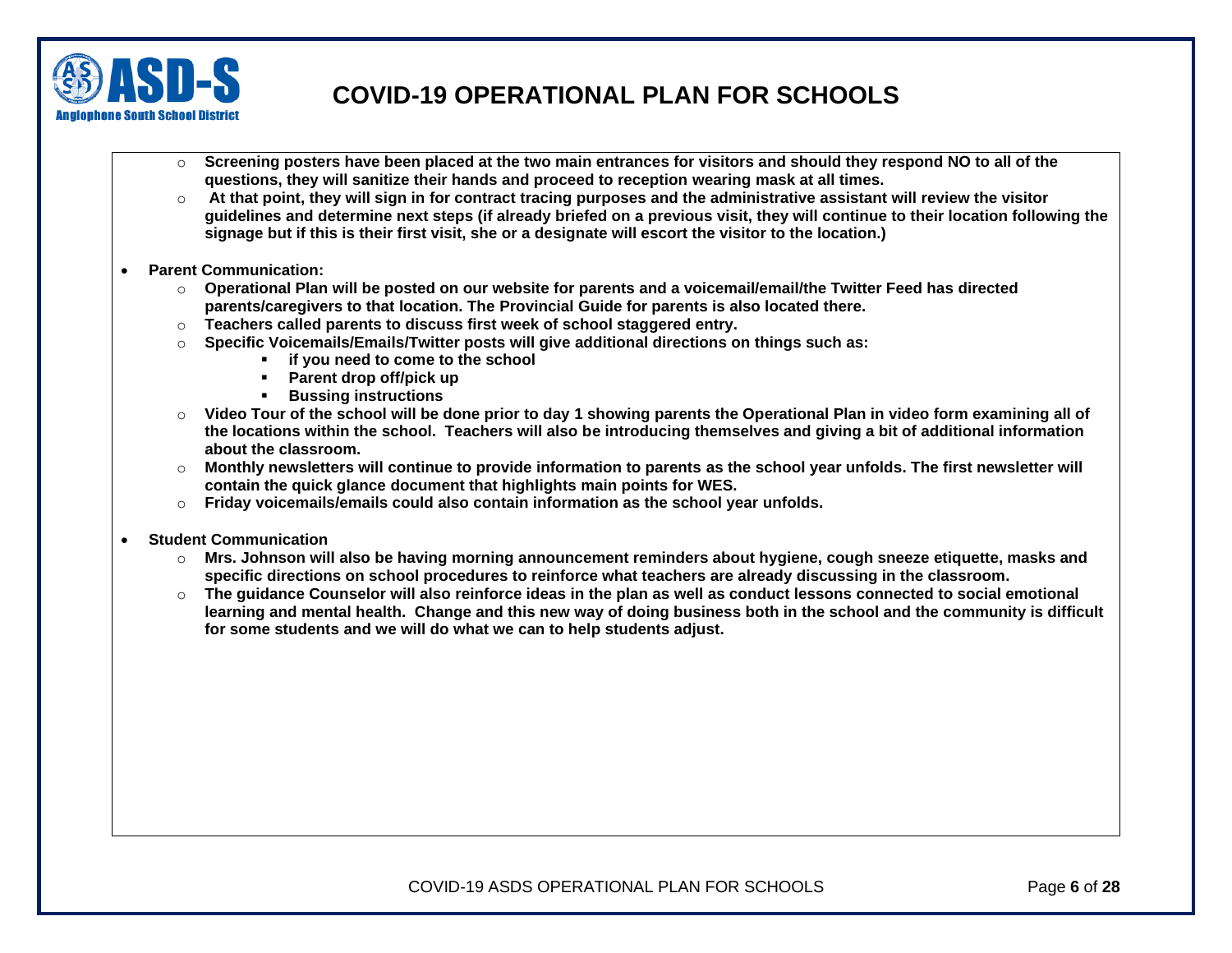

<span id="page-6-0"></span>

| <b>Action Items</b>                                                                                                                                                                                                                                         | <b>Resources</b><br>(Examples, Templates,<br>Guidance Documents, Posters,<br>Links, Reference Documents) | <b>Status</b><br>(Done, In<br>Progress, Not<br>Started, N/A) | <b>Date</b><br><b>Implemented</b> |
|-------------------------------------------------------------------------------------------------------------------------------------------------------------------------------------------------------------------------------------------------------------|----------------------------------------------------------------------------------------------------------|--------------------------------------------------------------|-----------------------------------|
| <b>Section 3 - RISK ASSESSMENT</b>                                                                                                                                                                                                                          |                                                                                                          |                                                              |                                   |
| Complete a risk assessment within the school to determine the<br>risks and identify various controls necessary to mitigate the risk<br>of COVID-19 exposure.                                                                                                | <b>Link to Risk Assessment</b><br><b>Document</b>                                                        | Done                                                         | 8/19/2020                         |
| Our school has completed the above-mentioned risk assessment, all known risks have been assessed and we have implemented<br>controls to minimize the risk as described in this Operational Plan.                                                            |                                                                                                          |                                                              |                                   |
| <b>Westfield Risk Assessment:</b><br>We will adjust this plan as necessary to ensure the risk to all stakeholders remains as low as possible.<br>We will review the Operational Plan and Risk Controls at each monthly Joint and Healthy Committee meeting. |                                                                                                          |                                                              |                                   |

COVID-19 ASDS OPERATIONAL PLAN FOR SCHOOLS Page **7** of **28**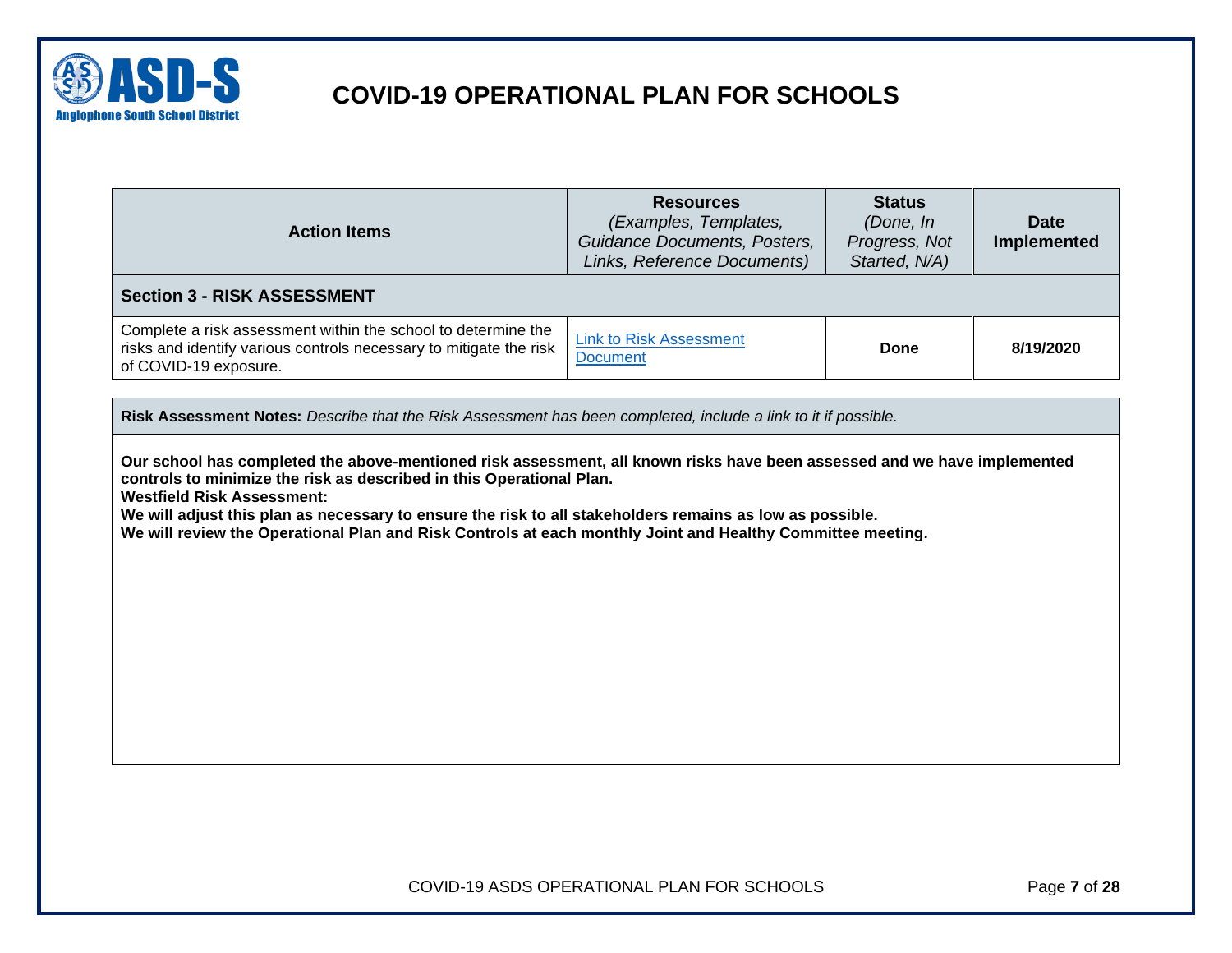

<span id="page-7-0"></span>

| <b>Action Items</b>                                                                                                                                                                                                                                                                                                                                                                                                                                                                                                                                                  | <b>Resources</b><br>(Examples, Templates,<br>Guidance Documents, Posters,<br>Links, Reference Documents)              | <b>Status</b><br>(Done, In<br>Progress, Not<br>Started, N/A) | <b>Date</b><br>Implemented |
|----------------------------------------------------------------------------------------------------------------------------------------------------------------------------------------------------------------------------------------------------------------------------------------------------------------------------------------------------------------------------------------------------------------------------------------------------------------------------------------------------------------------------------------------------------------------|-----------------------------------------------------------------------------------------------------------------------|--------------------------------------------------------------|----------------------------|
| <b>Section 4 - BUILDING ACCESS</b>                                                                                                                                                                                                                                                                                                                                                                                                                                                                                                                                   |                                                                                                                       |                                                              |                            |
| Ensure controls are in place to prevent the public from freely<br>accessing the operational school.                                                                                                                                                                                                                                                                                                                                                                                                                                                                  | Refer to Return to School 2020<br>Document Pg. 9<br><b>Refer to Poster</b>                                            | Done                                                         | 8/24/2020                  |
| Ensure controls are in place to track all people entering the<br>school. Logs must be made available to Public Health for<br>contact tracing purposes if it is identified that a person who<br>tested positive for COVID-19 was present in the school.<br>Attendance is required on a daily basis for staff and students.<br>Schools must track all staff and students leaving the building<br>for extended periods of time for contact tracing purposes.<br>Teachers/Staff who visit multiple schools must keep a log of<br>schools they have been to. Ex: SLP, EAL | Use a visitor log - See visitor log.<br>*AESOP print out also.<br><b>Refer to Administrative Assistant</b><br>1-Pager | Done                                                         | Ongoing                    |
| Ensure controls are in place to track internal sports team<br>participants. Schools must also keep a list of what other<br>schools/organizations sports teams were at their school.                                                                                                                                                                                                                                                                                                                                                                                  | Refer to Return to School 2020<br>Document - Appendix F                                                               | <b>NA</b>                                                    | <b>NA</b>                  |
| Ensure procedures are in place to promote and control physical<br>distancing during the school start and dismissal times.<br>*Keep in mind children walking, parent drop off, buses, etc.<br>*Entry only doors/exit only doors, or assigned doors for certain<br>classrooms, or specific pickup/drop off doors.                                                                                                                                                                                                                                                      | Refer to Return to School 2020<br>Document Pg. 5                                                                      | Done                                                         | 8/26/2020                  |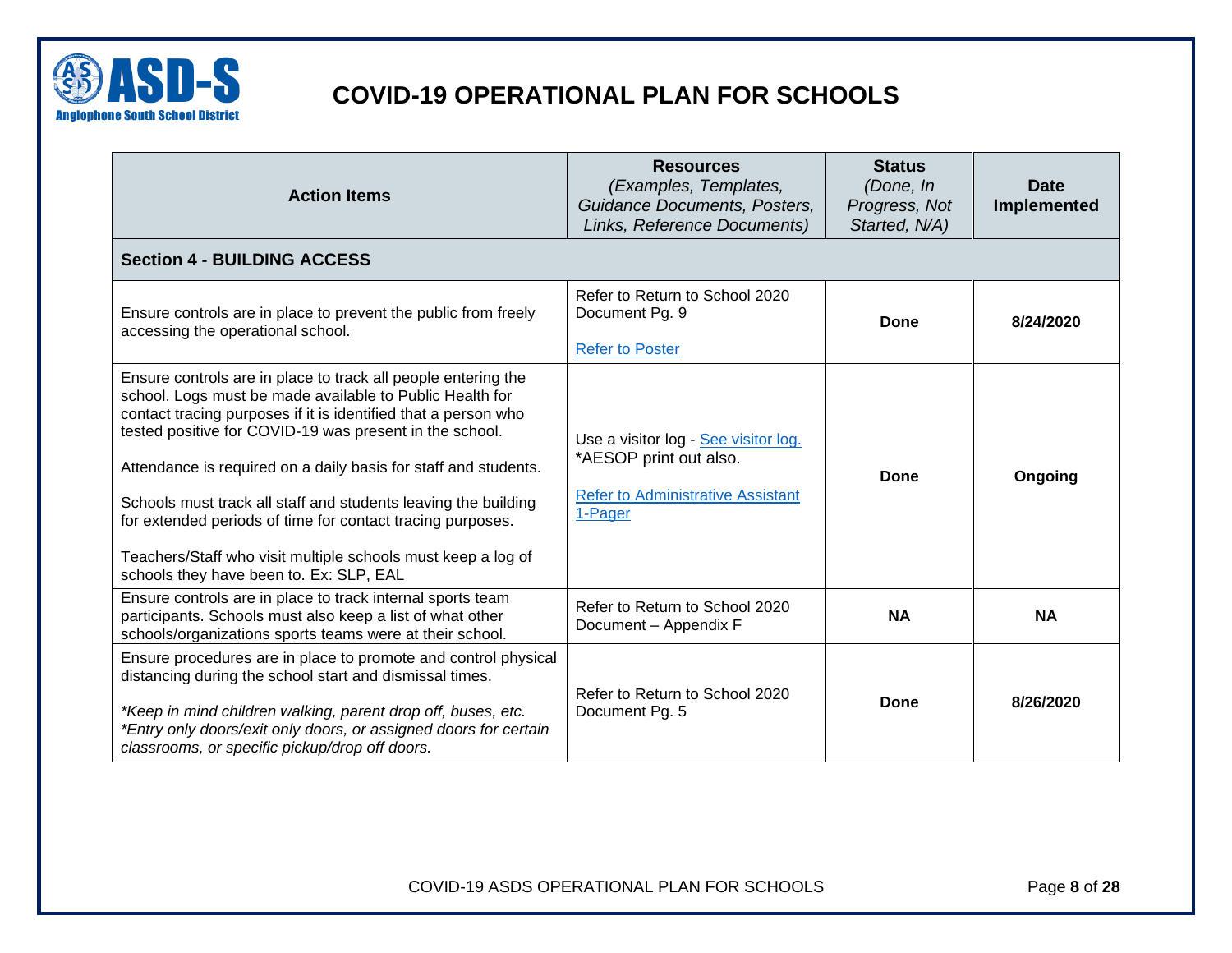

**Building Access Notes:** *Describe how access to the school is being controlled and communicated. All usual security measures must be maintained.*

• **We have communicated to parents that school access will be limited and to book an appointment if possible. People dropping off items in the school will be expected "buzz" into reception and reception will go to the door to retrieve an item. All outside doors will remain locked during the day (excluding arrival, dismissal, breaktimes).**

**If a visitor is permitted to enter the school, they will go straight to reception, review the visitor guidelines and sign in using the Westfield Visitor Log. Each visitor will then be escorted to their destination, unless they are a "regular" and are familiar with the school's protocols. Eg. APSEA itinerant teacher.**

**Each visitor must also sign out upon leaving the school.**

- **Parent Drop off/pickup:** 
	- o **Those students getting dropped off in the morning will proceed in the door nearest their classroom. Staff will be stationed at those doors for the purpose of assisting students.**
	- o **Students will enter 8:10-8:25 into building with staff supervision and proceed directly to their classrooms for sanitizing of hands.**
	- o **At dismissal, those students will have a pickup time after the busses have left at approximately 2:15. Grades 3-5 will be allowed to exit for parent pickup at 3:15.**
	- o **The three front doors of the building will be used for entry and exit based on classroom location. Masks will be worn between busses and classrooms.**
- **Students being driven:**
	- o **Parent Turn Around Area will be used for morning drop off where Mrs. Johnson is stationed to direct students to the front of the school where other staff will greet and aid students getting in the door and proceeding to their classrooms. Any parents who can drop students off after 8:20 will be encouraged to do so as the bulk of busses are in the yard between 8:05 and 8:20.**
	- o **End of day pickup: Students will remain in classrooms until their zone is called to load. We will load according to how students get off the bus.**
	- o **Orange Phase: Parents have been asked to stay in their cars and wait for teacher to escort child to vehicle. They should be wearing masks. Carpooling should not be occurring in Orange phase.**
- **Staff will use the back entrance in the morning with follow signage related to the narrow hallway.**
- **Orange Phase: Masks should be worn between car and the building.**

COVID-19 ASDS OPERATIONAL PLAN FOR SCHOOLS Page **9** of **28**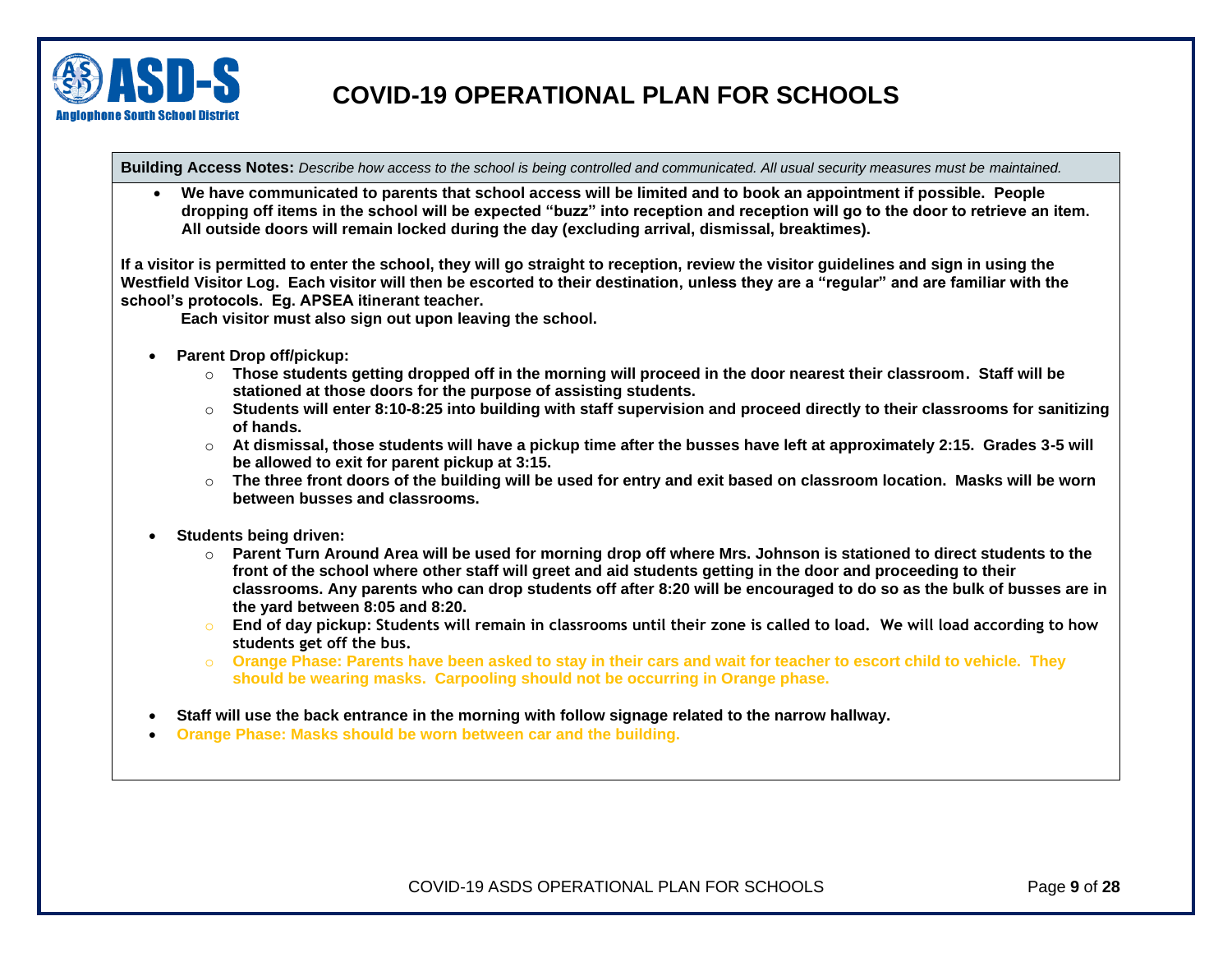

<span id="page-9-0"></span>

| <b>Action Items</b>                                                                                                                                                                                                                                                                                                                                                                                                                                                           | <b>Resources</b><br>(Examples, Templates,<br>Guidance Documents, Posters,<br>Links, Reference Documents) | <b>Status</b><br>(Done, In<br>Progress, Not<br>Started, N/A) | Date<br><b>Implemented</b> |
|-------------------------------------------------------------------------------------------------------------------------------------------------------------------------------------------------------------------------------------------------------------------------------------------------------------------------------------------------------------------------------------------------------------------------------------------------------------------------------|----------------------------------------------------------------------------------------------------------|--------------------------------------------------------------|----------------------------|
| <b>Section 5 - SCREENING</b>                                                                                                                                                                                                                                                                                                                                                                                                                                                  |                                                                                                          |                                                              |                            |
| Ensure that all staff entering the building understands and<br>implements the screening process.<br>Staff must screen themselves, take their temperatures, before<br>leaving residences. If there are symptoms of COVID, they                                                                                                                                                                                                                                                 | <b>Refer to Screening Tool</b><br>Refer to Return to School 2020                                         | Done                                                         | ongoing                    |
| should not be at school.<br>Students of age can screen themselves or have a parent<br>screen them daily before coming to school.                                                                                                                                                                                                                                                                                                                                              | Document Pg. 9, 10                                                                                       |                                                              |                            |
| Create a self-isolation space. Isolate people that are<br>symptomatic immediately at the facility. Keep the person<br>isolated, and wearing a mask (medical preferred), to avoid<br>contaminating others until they are picked up. Call 811 or your<br>health care provider as required and comply with the<br>instructions given.<br>Where possible, anyone providing care to a symptomatic<br>individual should maintain a distance of 2 metres and wear a<br>medical mask. | Refer to Return to School 2020<br>Document - Appendix K                                                  | Done                                                         | 8/24/2020                  |

COVID-19 ASDS OPERATIONAL PLAN FOR SCHOOLS Page **10** of **28**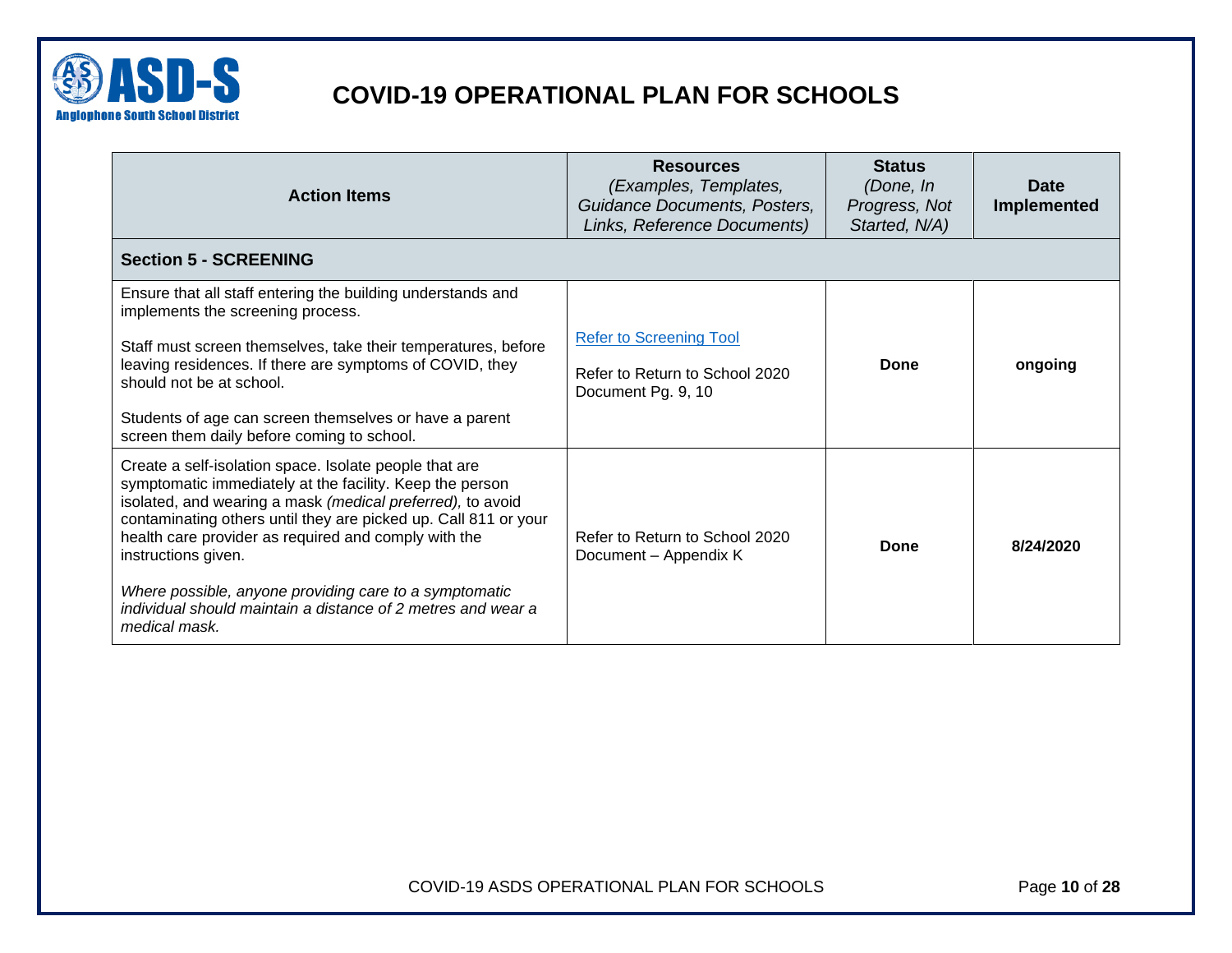

**Screening Notes:** *Outline how screening requirements are being met.*

• **GNB Up to Date Screening Poster will be posted on ALL entrance doors.** 

• **Staff:** 

- o **Staff have been advised of screening requirements within the Orientation given.**
- o **Staff have been advised to stay home if they have symptoms.**
- o **Teachers will be asked to put on a mask and tell administration immediately if they are seeing symptoms in themselves. They will leave the building and go home where they can determine their next course of action (811/health care professional). Office staff will work on replacement in the classroom.**
- o • **Students:** 
	- o **Parents are also required to screen children at home prior to leaving for school and keep them home if they have symptoms.**
	- o **Staff will be aware of symptoms to look for within their classrooms. An isolation room has been set up at the school beside the office where phone calls and monitoring can take place. Students will be removed from the class immediately and taken to this room. (Should there be more than one student, they will be kept at a distance of beyond 2 metres as this room is quite large to allow for this.) A mask will be worn by symptomatic students (medical preferred). Those staff with the students will maintain the same distance and wear a mask. Parents will be called to pick up their child within the hour. They will be told to call 811 or their health care provider as required and comply with the instructions given. This space will be sanitized by custodians following the child's departure.**
- **The Isolation Room must be cleaned between each use following procedure within the Standard Cleaning and Disinfection Document.**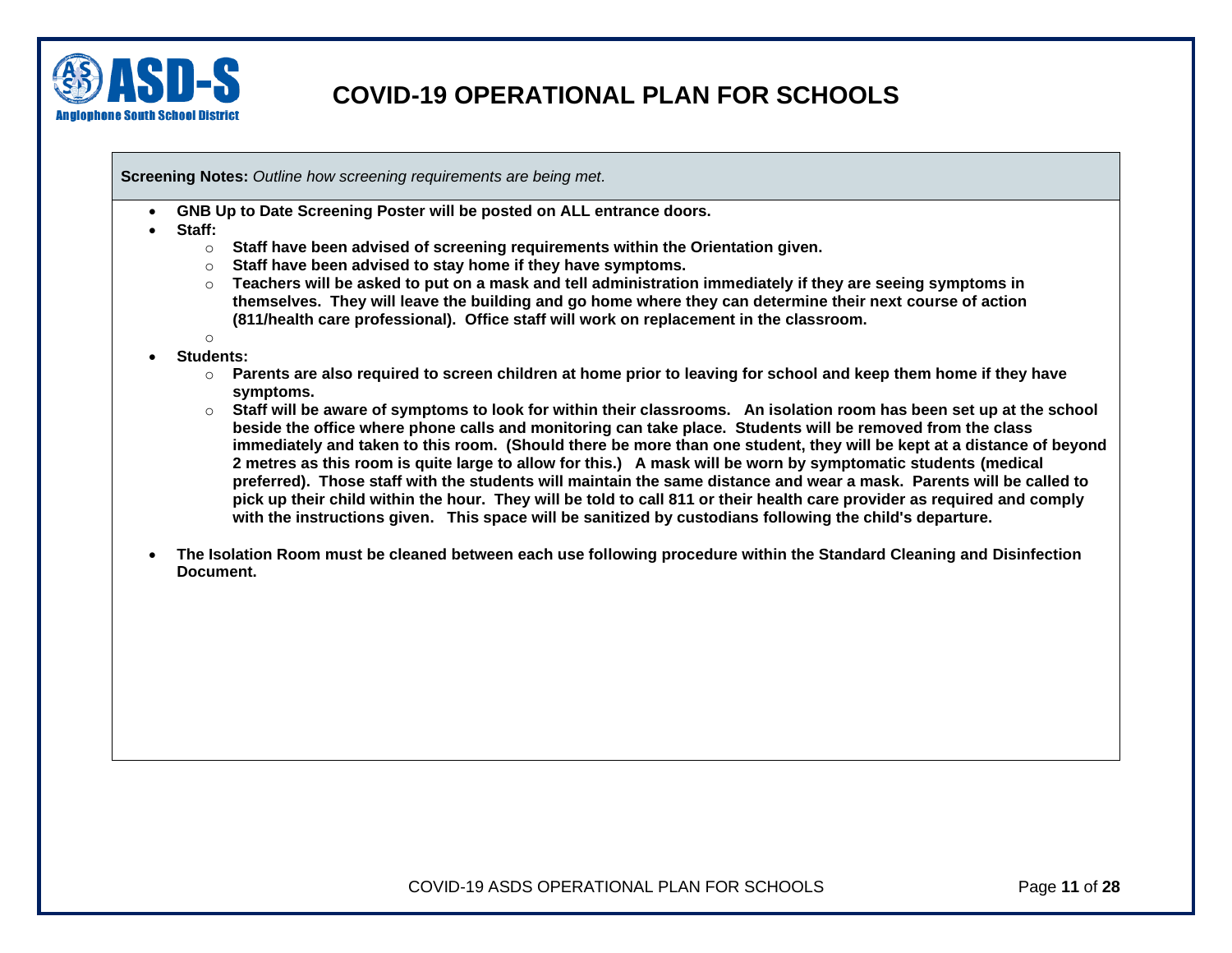

<span id="page-11-0"></span>

| <b>Action Items</b>                                                                                                                                                                                                                                                                                                                                                                                                                                                                                                                                                                                                                                                                                                                                                                                                                                                                                                                                                       | <b>Resources</b><br>(Examples, Templates,<br>Guidance Documents, Posters,<br>Links, Reference Documents)                                          | <b>Status</b><br>(Done, In<br>Progress, Not<br>Started, N/A) | <b>Date</b><br>Implemented |
|---------------------------------------------------------------------------------------------------------------------------------------------------------------------------------------------------------------------------------------------------------------------------------------------------------------------------------------------------------------------------------------------------------------------------------------------------------------------------------------------------------------------------------------------------------------------------------------------------------------------------------------------------------------------------------------------------------------------------------------------------------------------------------------------------------------------------------------------------------------------------------------------------------------------------------------------------------------------------|---------------------------------------------------------------------------------------------------------------------------------------------------|--------------------------------------------------------------|----------------------------|
| <b>Section 6 - PHYSICAL DISTANCING</b>                                                                                                                                                                                                                                                                                                                                                                                                                                                                                                                                                                                                                                                                                                                                                                                                                                                                                                                                    |                                                                                                                                                   |                                                              |                            |
| Implement physical distancing protocols.<br>$\rightarrow$ Classroom, lunchroom, elevators (indicate where to stand<br>within elevator if enough space, mask use, number of persons<br>permitted), staff rooms, locker rooms, workout rooms,<br>coat/boot areas, meeting rooms, washrooms, change<br>rooms, cafeteria, lockers (recommend not to use lockers as<br>much as possible), etc.<br>$\rightarrow$ Consider staff, students, visiting professionals,<br>parents/guardians, contractors, volunteers, emergency<br>personnel, repair workers, and community members.<br>$\rightarrow$ Arrange furniture to promote physical distancing<br>requirements (including reception area). Remove furniture<br>if possible.<br>$\rightarrow$ Provide visual cues on floor, indicate directional movement<br>where appropriate, "no stopping" areas, narrow hallways,<br>arrows, etc.<br>Determine if installation of physical barriers, such as<br>partitions, is feasible. | Refer to Return to School 2020<br>Document various sections.<br>Itinerant professional information in<br>Return to School 2020 Document<br>pg. 18 | Done                                                         | 8/24/2020                  |
| Plan all assemblies or other school-wide events virtually or<br>outdoors.                                                                                                                                                                                                                                                                                                                                                                                                                                                                                                                                                                                                                                                                                                                                                                                                                                                                                                 | Refer to Return to School 2020<br>Document Pg. 4                                                                                                  | Done                                                         | <b>Ongoing monthly</b>     |
| Evaluate options to reduce the number of people required<br>onsite.                                                                                                                                                                                                                                                                                                                                                                                                                                                                                                                                                                                                                                                                                                                                                                                                                                                                                                       |                                                                                                                                                   | <b>Done</b>                                                  | 8/24/2020                  |
| Evaluate the risk of individuals coming closer than two metres.<br>Stairwells, entry and exit points and narrow hallways can<br>present challenges. Consider implementing one-way traffic<br>zones where possible, e.g., one stairwell for walking up, a<br>different one for walking down.                                                                                                                                                                                                                                                                                                                                                                                                                                                                                                                                                                                                                                                                               | Refer to sample signage                                                                                                                           | Done                                                         | 8/24/2020                  |

COVID-19 ASDS OPERATIONAL PLAN FOR SCHOOLS Page **12** of **28**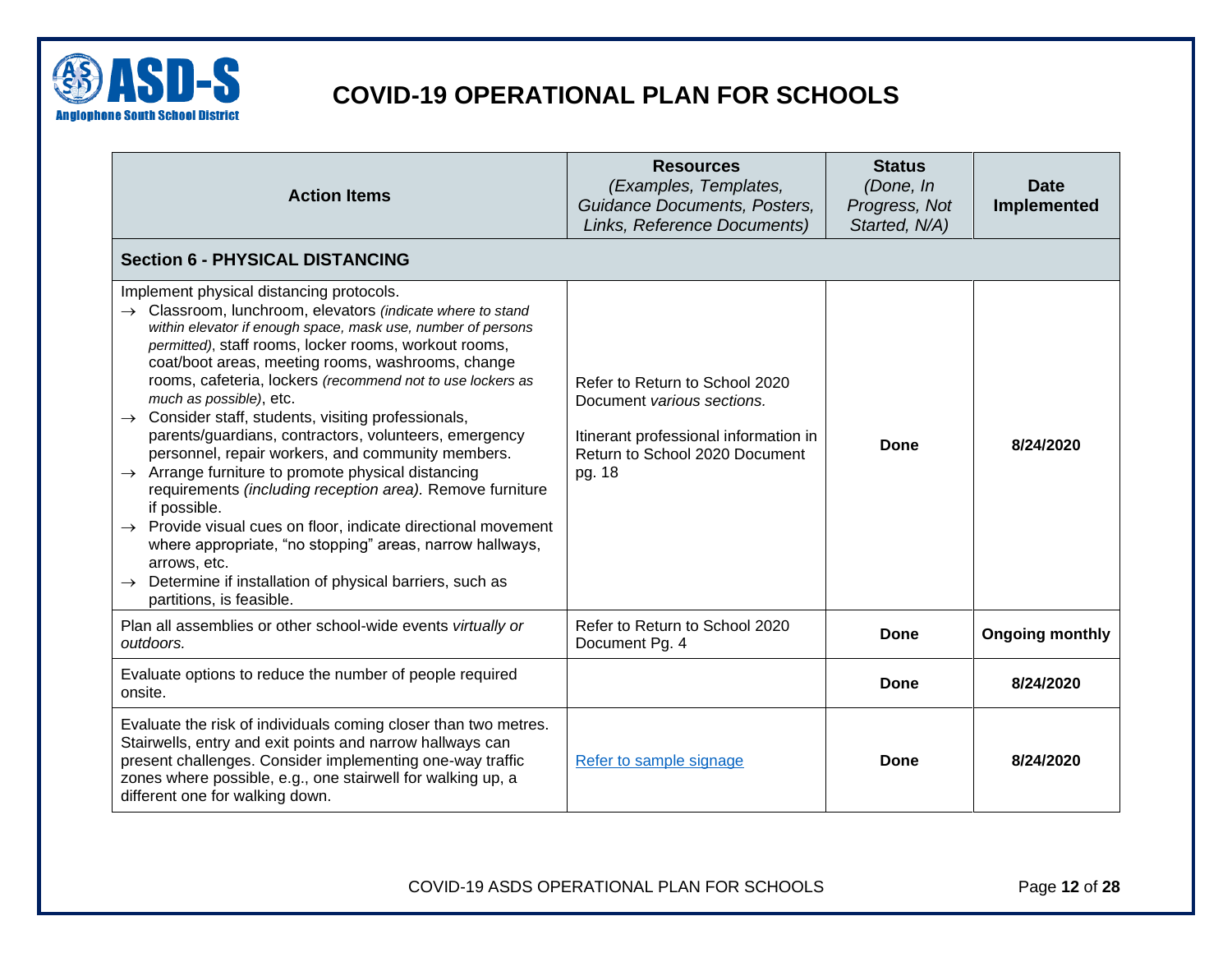

| Perform Evacuation Drills (Fire Drill/Lockdown) as normal as<br>per NB Reg 97-150 School Administration Regulation.<br>*Physical distancing requirements will be lifted during time of<br>evacuation only, provided that it is complete, and students are<br>back to physical distancing or being within their appropriate<br>bubble within a 15-minute timeframe. Physical distancing must<br>be adhered to upon re-entry to the school and masks are<br>encouraged for all staff and students during drills. | NB Reg 97-150  | Done | Ongoing – see<br>Comprehensive<br>Safety plan |
|----------------------------------------------------------------------------------------------------------------------------------------------------------------------------------------------------------------------------------------------------------------------------------------------------------------------------------------------------------------------------------------------------------------------------------------------------------------------------------------------------------------|----------------|------|-----------------------------------------------|
| School layout guide maps to inform students, staff, visitors, and<br>public of school layout (directional flow, assigned entrance/exit<br>doors) are encouraged but not mandatory.                                                                                                                                                                                                                                                                                                                             | WES floor plan | Done | 8/24/2020                                     |

**Physical Distancing Notes:** *Outline how physical distancing is being supported and communicated.*

- **Masks will be worn when physical distancing guidelines can not be followed. Students will be instructed to stop at the classroom door every time they exit so that they can see if others are in the hallway so that they can proceed accordingly. Markings on the floor will remind students.**
- **We have taken a few additional specific measures to help with physical distancing in the school:** 
	- o **Classrooms – Have been laid out as close to 1M distancing as possible between student seats. Some furniture has been removed from classrooms.**
	- o **Hallways: Bookbags/lunch bags are being brought into the classroom where possible to alleviate some of the congestion that may occur at arrival and dismissal in the hallway. Directional arrows have been placed on the floor to allow for students to travel in two directions single file.**
	- o **Elevators – limited to one person at a time unless it is a staff member accompanying a student.**
	- o **Staff room – Our music room has now been changed to a staffroom. Seating has been spaced. Staff will obey signage for posted directional information and limitations. Staff need to be two metres apart. They should sanitize their chair before use.**
	- o **Washrooms – Masks will be worn in the washrooms. Limits are not necessary if masks are worn but we have included signs on washrooms that suggest only the number of stalls available. If someone is waiting for a stall, they should wait in the hallway.**
	- o **Stairway Masks will be worn in hallways if alone or not travelling as a class under adult direction.**
	- o **Assembly – large group activities – will be virtual**
	- $\div$  Evacuation Drills- students are to obey the directional arrows and remain with their class. Outside regroup locations **will maintain physical distancing. Masks are not required for this as they will be under adult supervision and can distance accordingly.**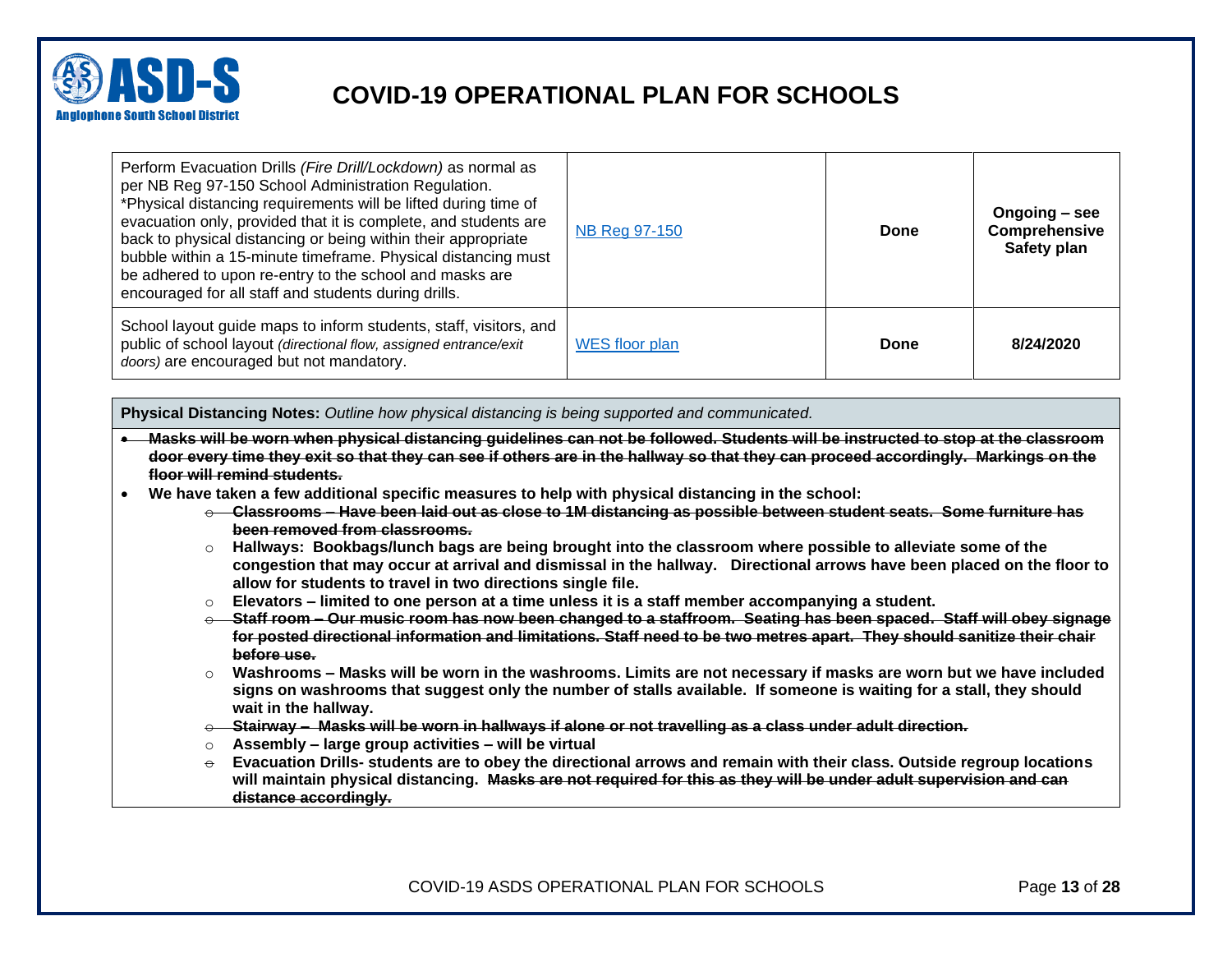

**Orange Phase: all students will wear masks when on school property except in PE class and when eating/drinking/ or doing a quiet independent activity at their desks. When a mask is off, the student is to be silent.** 

- **Staff room : further reduction of chairs. Only one person at a table and no use of fridge or microwave in that room. An additional room has been added where people can eat.**
- **Kitchens – use of fridge is discouraged. No eating in these rooms – one in the room at a time. Wipe all surfaces touched. Respect signage as to entry and exit.**
- **Stairways and hallways – masks are worn**
- **Evacuations – masks should be on as they are being worn at all times.**
- **Classrooms – teachers have spaced student desks out and are seeking ways to make things even more distanced.**

<span id="page-13-0"></span>

| <b>Action Items</b>                                                                                                                                                                                                                         | <b>Resources</b><br>(Examples, Templates, Guidance Documents,<br>Posters, Links, Reference Documents) | <b>Status</b><br>(Done, In<br>Progress, Not<br>Started, N/A) | <b>Date</b><br><b>Implemented</b> |
|---------------------------------------------------------------------------------------------------------------------------------------------------------------------------------------------------------------------------------------------|-------------------------------------------------------------------------------------------------------|--------------------------------------------------------------|-----------------------------------|
| <b>Section 7 - TRANSITION TIMES</b>                                                                                                                                                                                                         |                                                                                                       |                                                              |                                   |
| Modify School schedule as required to address<br>transition times, break/recess, accessing<br>lockers, lunch, etc., to promote physical<br>distancing and respect student groupings.<br>Provide time for food preparation and<br>mealtimes. | District OHS Coordinator (Guidance)<br>Refer to Return to School 2020 Document Pg. 13, 14,<br>15      | Done                                                         | 8/24/2020                         |

**Transition Times Notes:** *Describe how transitioning/staggering is being implemented and maintained. Insert school schedule.* 

COVID-19 ASDS OPERATIONAL PLAN FOR SCHOOLS Page **14** of **28**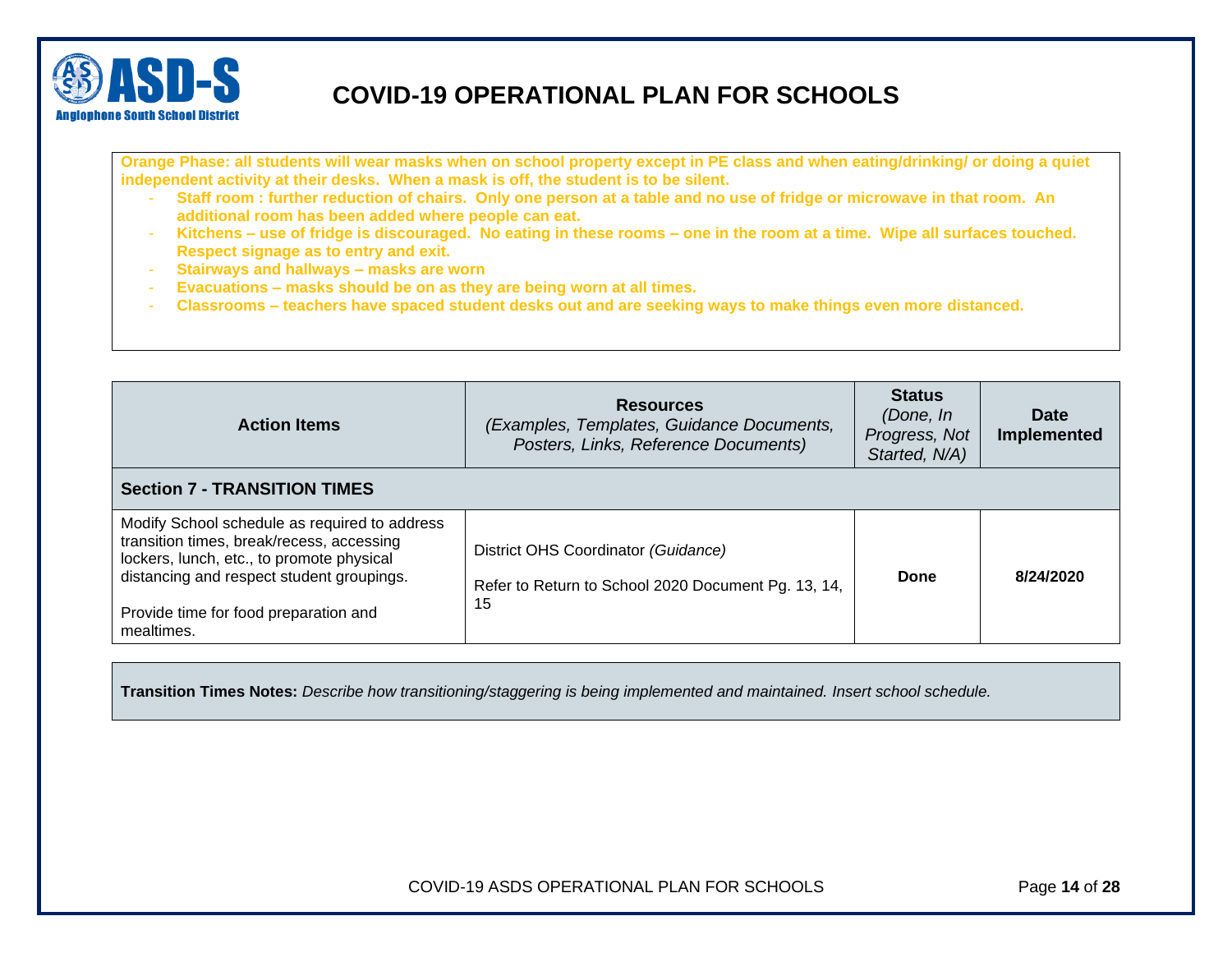

- **Morning arrival: students will go directly inside to classroom**
- **Recess and Lunch:** 
	- o **6 outside play [zones](Outdoor%20play%20zones%20for%20bubbles.jpg) will allow 6 classroom bubbles to go out at once. (7 for yellow team)**
	- o **Playtime and eating times will be staggered into 3 time frames.**
	- o **There is a five minute transition time between the three groups.**

**\*School Schedule: See Westfield [Daily Schedule Document.](Westfield%20Daily%20Schedule%20for%202020.docx)** 

<span id="page-14-0"></span>

| <b>Action Items</b>                                                                                                                         | <b>Resources</b><br>(Examples, Templates, Guidance Documents,<br>Posters, Links, Reference Documents) | <b>Status</b><br>(Done, In<br>Progress, Not<br>Started, N/A) | <b>Date</b><br>Implemented |
|---------------------------------------------------------------------------------------------------------------------------------------------|-------------------------------------------------------------------------------------------------------|--------------------------------------------------------------|----------------------------|
| <b>Section 8 - CLEANING AND DISINFECTION PROCEDURES</b>                                                                                     |                                                                                                       |                                                              |                            |
| Ensure a schedule of cleaning and disinfecting<br>as per EECD cleaning and disinfection<br>standards. This document includes day to day     | Refer to Return to School 2020 Document - Appendix<br>G                                               |                                                              |                            |
| custodial operations, cleaning of toys, desks,<br>phys. ed equipment, instruments, shared<br>surfaces, equipment, computers, library books, | WES daily cleaning and disinfection schedule<br><b>Refer to WHMIS Overview Document</b>               | Done                                                         | 8/22/2020                  |
| art supplies, etc.                                                                                                                          |                                                                                                       |                                                              |                            |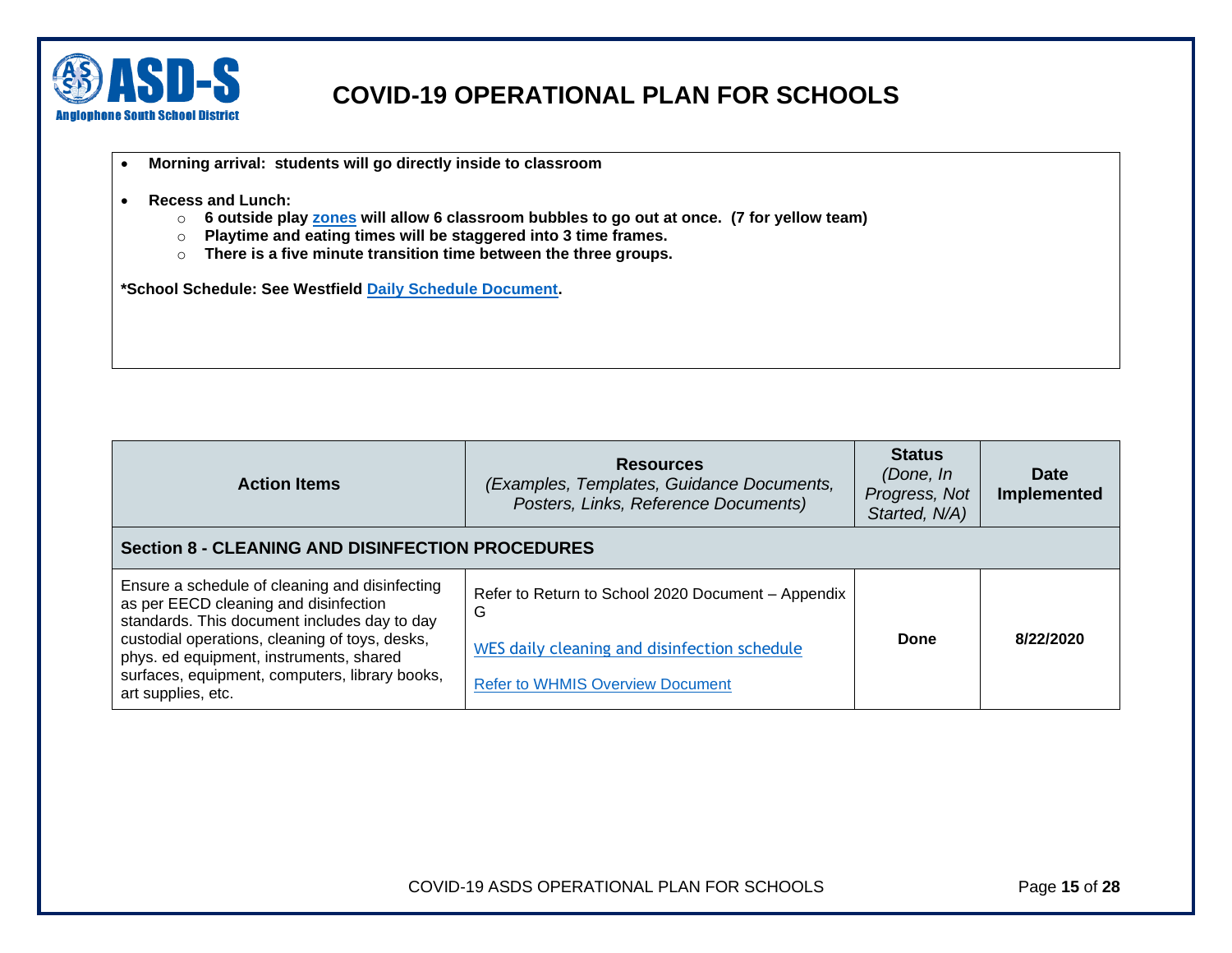

| Washrooms:<br>$\rightarrow$ Equip with running tap water, liquid soap,<br>paper towel, (forced air dryers in many<br>locations), toilet paper, and garbage<br>containers where needed.<br>Foot-operated door openers may be<br>$\rightarrow$<br>practical in some locations.<br>$\rightarrow$ K-12 Staff and Students - Community masks<br>must be worn whenever physical distancing<br>requirements outlined in the Return to<br>School 2020 Document cannot be<br>maintained. | Refer to Return to School 2020 Document Pg. 14          | Done        | 8/24/2020                        |
|---------------------------------------------------------------------------------------------------------------------------------------------------------------------------------------------------------------------------------------------------------------------------------------------------------------------------------------------------------------------------------------------------------------------------------------------------------------------------------|---------------------------------------------------------|-------------|----------------------------------|
| Implement Bus Cleaning Protocol                                                                                                                                                                                                                                                                                                                                                                                                                                                 | Refer to Return to School 2020 Document – Appendix<br>D | N/A         | Click or tap to<br>enter a date. |
| Implement Outbreak Cleaning & Disinfection<br>Protocol when required (Process, PPE<br>Requirements)                                                                                                                                                                                                                                                                                                                                                                             | Refer to Return to School 2020 Document - Appendix<br>G | <b>Done</b> | 8/22/2020                        |
| Abide by EECD Ventilation Guidelines                                                                                                                                                                                                                                                                                                                                                                                                                                            | Refer to Return to School 2020 Document Pg. 14          | Done        | 8/22/2020                        |

**Cleaning and Disinfection Notes:** *Describe the cleaning and disinfection procedures and how they are being managed.*

#### • **Washrooms:**

- o **Handwashing posters have been posted in all washrooms.**
- o **Custodians will periodically check to ensure washrooms are adequately stocked up with soap, paper towels etc**
- o **Masks are required in washrooms**
- **Classrooms:** 
	- o **Students will participate wherever possible in cleaning of desks and other key surfaces as needed, especially before and after snack/lunch.**
	- o **A 10 minute end of day whole school cleanup time will allow for all items to be tidied in preparation for custodial cleaning and disinfecting. Items will be packed to go home for cleaning. (ie masks, water bottles). There needs to be nothing on the floor or on desks in order to speed up the cleaning of classrooms.**
	- o **Children can participate in the sanitizing under staff supervision at the grade 3-5 level.**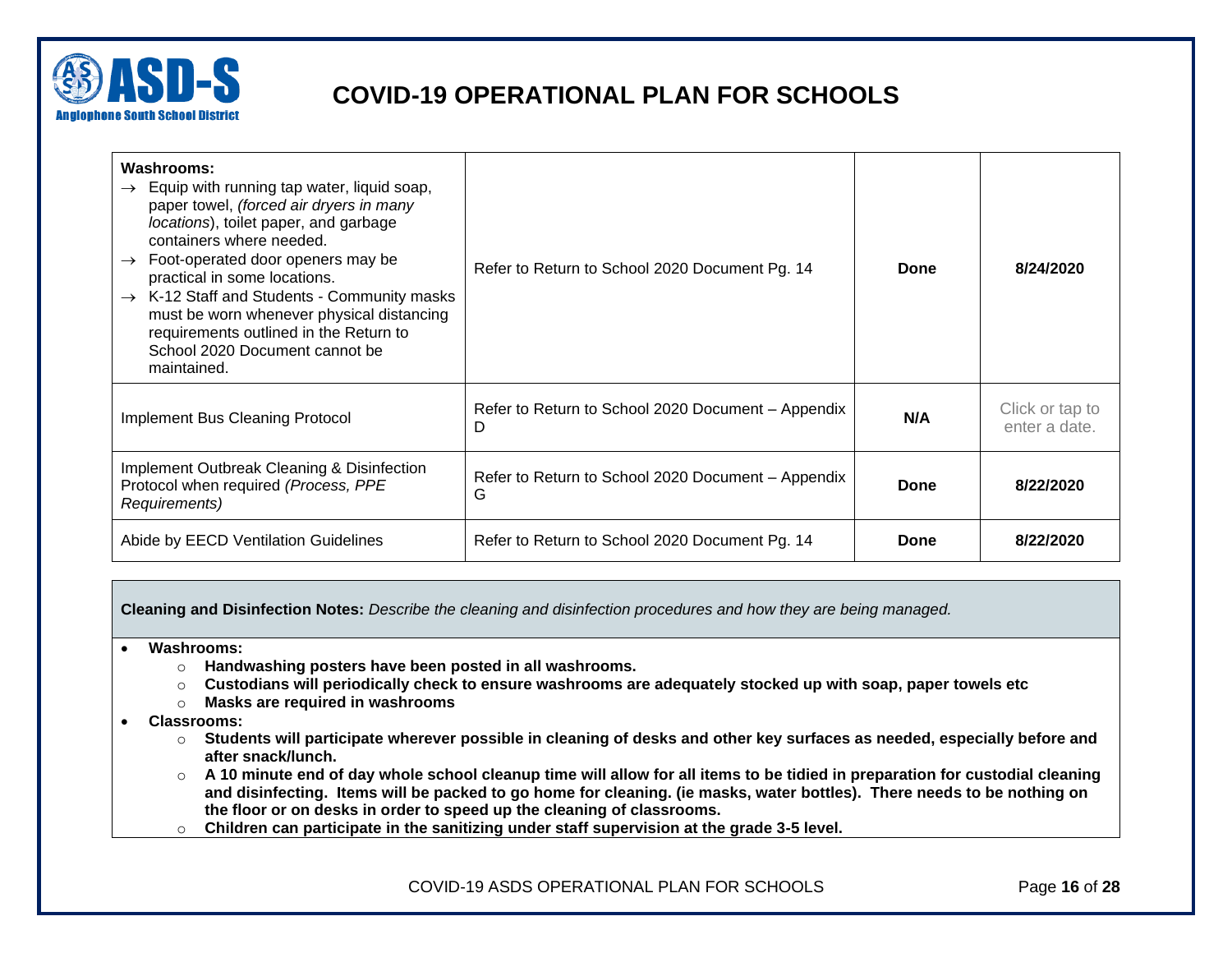

- **Cleaning of equipment and frequently touched items and surfaces will be cleaned as per the Standard Cleaning and Disinfectant Appendix in the Return to School Document.**
- **Please see the Westfield Cleaning Schedule (LINK above) for specifics as to frequency, responsibility and procedures for all areas and items.**
- **Buses will be cleaned as per the bus cleaning protocol.**
- **We will open windows whenever possible.**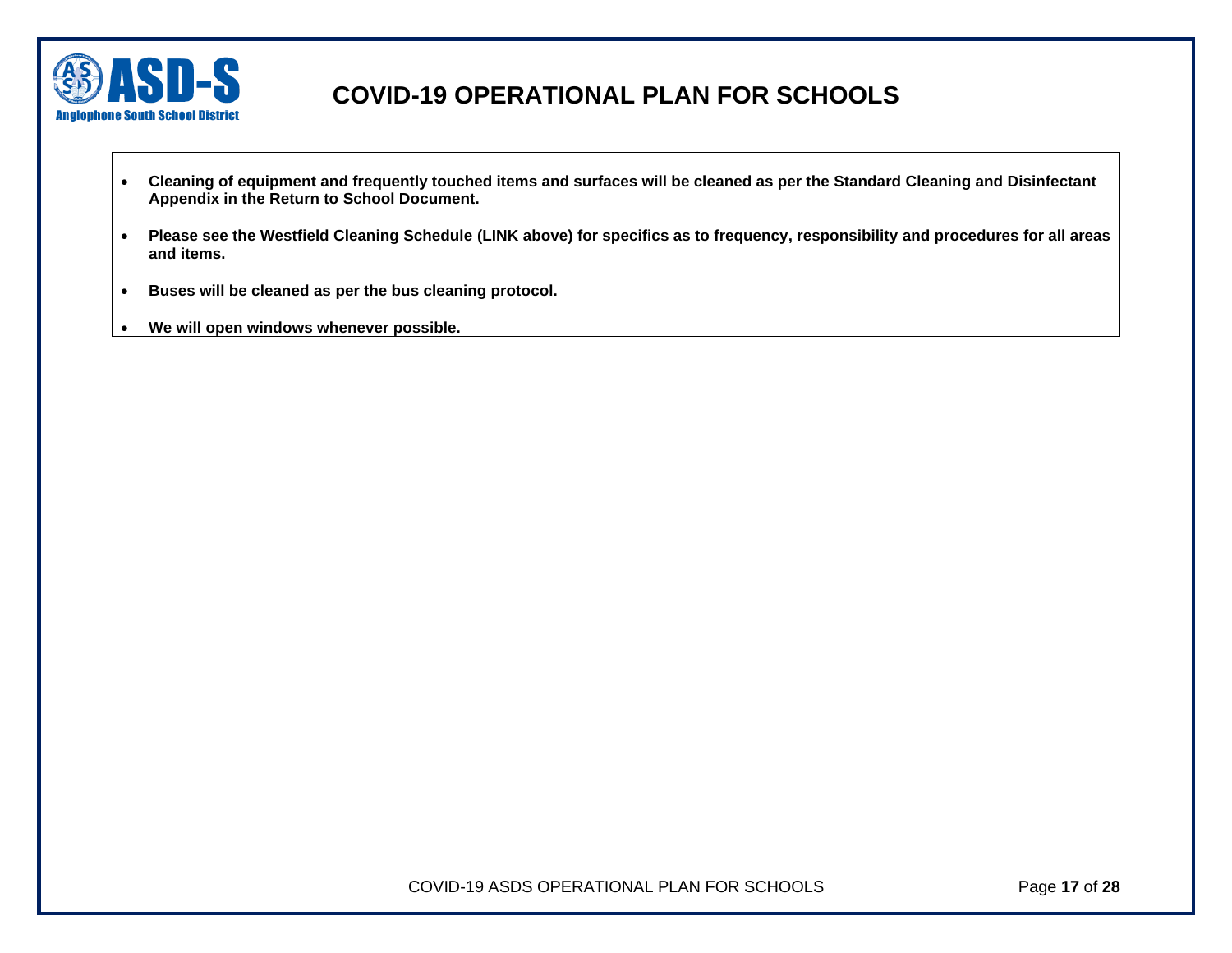

<span id="page-17-0"></span>

| <b>Action Items</b>                                                                                                                                                                                                                                                            | <b>Resources</b><br>(Examples, Templates, Guidance Documents,<br>Posters, Links, Reference Documents)                                                         | <b>Status</b><br>(Done, In<br>Progress, Not<br>Started, N/A) | <b>Date</b><br>Implemented |
|--------------------------------------------------------------------------------------------------------------------------------------------------------------------------------------------------------------------------------------------------------------------------------|---------------------------------------------------------------------------------------------------------------------------------------------------------------|--------------------------------------------------------------|----------------------------|
| Section 9 - HAND HYGIENE AND COUGH / SNEEZE ETIQUETTE                                                                                                                                                                                                                          |                                                                                                                                                               |                                                              |                            |
| Ensure proper hand hygiene is practiced before<br>and after handling objects or touching surfaces.<br>Ensure hand-washing posters are posted in all<br>washrooms. Suggest putting them on doors and<br>walls.                                                                  | See Table 1<br>Refer to Return to School 2020 Document Pg. 11, 12,<br>13<br>Schools Custodial and District Facilities Management<br><b>Handwashing Poster</b> | Done                                                         | 8/31/2020                  |
| Ensure availability of all necessary supplies for<br>cleaning and disinfecting.<br>Designate personnel responsible for monitoring<br>supply levels and communicating with<br>administrators when supplies are low.                                                             |                                                                                                                                                               | Done                                                         | 8/22/2020                  |
| Have minimum Health Canada approved hand<br>sanitizer available to use when soap and water<br>is not available.<br>Anyone bringing hand sanitizer to school must<br>ensure it is *FREE OF ADDED SCENTS*<br>Teachers will be in control of the hand sanitizer<br>in classrooms. | <b>Hand Sanitizer Poster</b><br>Refer to Return to School 2020 Document Pg. 11, 12,<br>13                                                                     | Done                                                         | 8/22/2020                  |
| Remind everyone about frequent hand washing<br>and cough/sneeze etiquette.                                                                                                                                                                                                     | Coronavirus disease (COVID-19): Prevention and<br>risks                                                                                                       | Done                                                         | ongoing                    |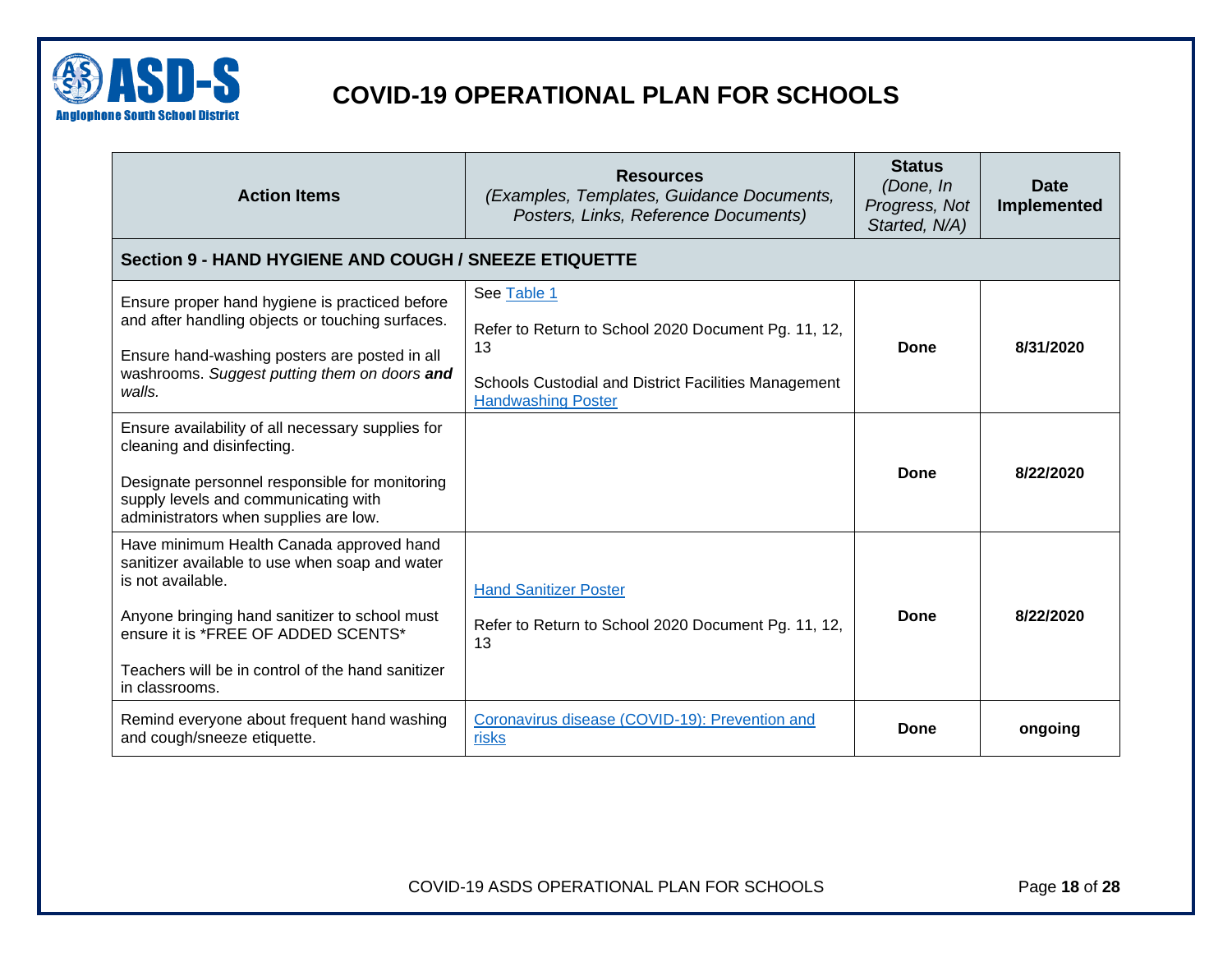

| K-12 Staff and Students - Community masks<br>must be worn whenever physical distancing<br>requirements outlined in the Return to School<br>2020 Document cannot be maintained. | Refer to Return to School 2020 Document - Appendix<br><b>Community Mask Poster</b> | Done | ongoing |
|--------------------------------------------------------------------------------------------------------------------------------------------------------------------------------|------------------------------------------------------------------------------------|------|---------|
|--------------------------------------------------------------------------------------------------------------------------------------------------------------------------------|------------------------------------------------------------------------------------|------|---------|

**Hand Hygiene and Cough / Sneeze Etiquette Notes:** *Describe how the Hand Hygiene and Cough/Sneeze Etiquette procedures are being managed.*

- **Handwashing Instruction/Procedures:**
	- o **Teachers will teach and model proper handwashing to all students.**
	- o **Handwashing signs will be placed in all washrooms and in key areas throughout building.**
	- o **Staff will encourage students to wash hands frequently throughout school day and before and after snack/lunch**
	- o **Staff/visitors will be responsible for conducting frequent handwashing throughout the day. Sanitizer will be used when soap and water cannot be used and instructions will be given with this as well.**
	- o **Teaching resources are being provided by ASD-S and WES administration has purchased additional resources.**
	- o **Each classroom will have a supply of hand sanitizer (alcohol free) within the class that is for staff and student use. (Handwashing is our first line of defense.) Hand sanitizer will be used under the watch of the teacher.**
- **We will have a supply of 362 Cleaner Disinfectant provided to the school. Custodian will dilute the product and put into the prelabeled bottles. There will be at least one bottle available in every classroom within the school. Custodian will monitor the supply levels.**
- **Coughing and Sneezing etiquette: Teachers will ensure all students are aware of proper etiquette when coughing and sneezing. Staff and visitors will follow guidelines provided. Teaching resources are being provided by ASD-S and WES administration has purchased additional resources.**
- **Masks:** 
	- o **Teachers will demonstrate the wearing of masks whenever necessary throughout the school day and students will be expected to do the same.**
	- o **Teaching resources are being provided by ASD-S and WES administration has purchased additional resources.**
	- $\div$  The reasons behind wearing a mask, the proper care of a mask and also the method for donning a mask properly will be **discussed.**
	- o **All staff and students are required to have a community face mask readily available.**
	- o **When travelling as a class with an adult, students are not required to wear the mask.**
	- o **If physical distancing with other class bubbles or another student can not be guaranteed, masks will be worn.**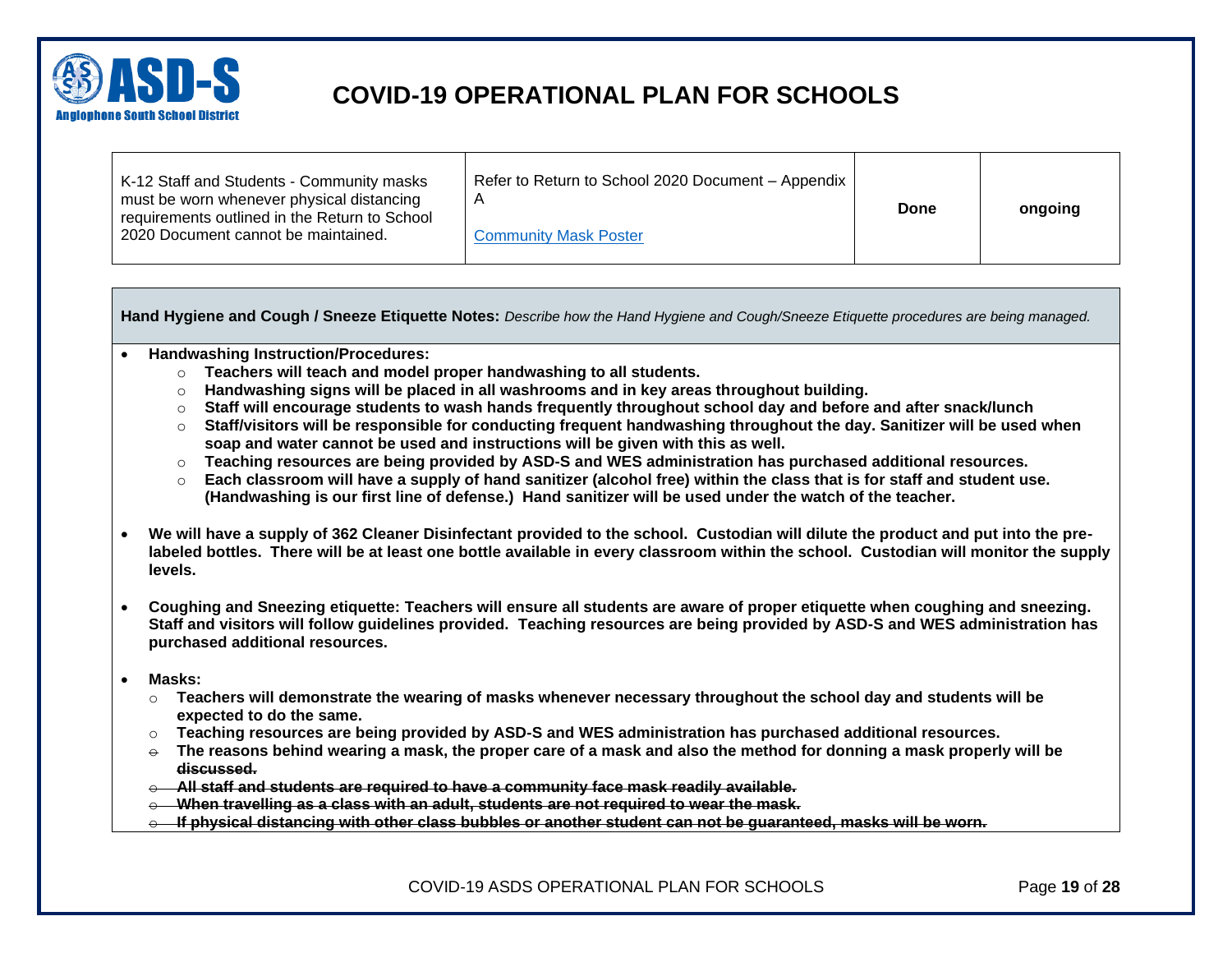

- o **Masks are to be worn when the staff or student leaves the classroom alone and must remain on until they re-enter the classroom.**
- o **Masks will be worn when moving between bus/car and the classroom both at the beginning and end of day.**

**Orange Phase: all students will wear masks when on school property except in PE class and when eating/drinking/ or doing a quiet independent activity at their desks. When a mask is off, the student is to be silent.** 

# <span id="page-19-1"></span>**Table 1**

| When Students Should Perform Hand Hygiene         | When Staff Should Perform Hand Hygiene            |
|---------------------------------------------------|---------------------------------------------------|
| on arrival (if not feasible, hand sanitizing is   | on arrival (if not feasible, hand sanitizing is   |
| acceptable);                                      | acceptable);                                      |
| before and after meals;                           | before and after meals;                           |
| after using the toilet;                           | after using the toilet:                           |
| after blowing nose, coughing or sneezing;         | after blowing nose, coughing or sneezing;         |
| after playing with shared toys, communal items or | after playing with shared toys, communal items or |
| learning materials;                               | learning materials;                               |
| after handling animals or their waste;            | after handling animals or their waste;            |
| before and after taking medications;              | before and after giving/taking medications; and   |
| after playing or learning outside; and            | after playing or learning outside.                |
| whenever hands are visibly dirty.                 | before and after handling food;                   |
|                                                   | after helping a student use the toilet;           |
|                                                   | after breaks:                                     |
|                                                   | after contact with bodily fluids;                 |
|                                                   | after handling garbage;                           |
|                                                   | after removing gloves;                            |
|                                                   | before and after giving medications; and          |
|                                                   | whenever hands are visibly dirty.                 |

<span id="page-19-0"></span>

| <b>Action Items</b>                               | <b>Resources</b><br>(Examples, Templates, Guidance Documents,<br>Posters, Links, Reference Documents) | <b>Status</b><br>(Done, In<br>Progress, Not<br>Started, N/A) | Date<br>Implemented |
|---------------------------------------------------|-------------------------------------------------------------------------------------------------------|--------------------------------------------------------------|---------------------|
| <b>Section 10 - PERSONAL PROTECTIVE EQUIPMENT</b> |                                                                                                       |                                                              |                     |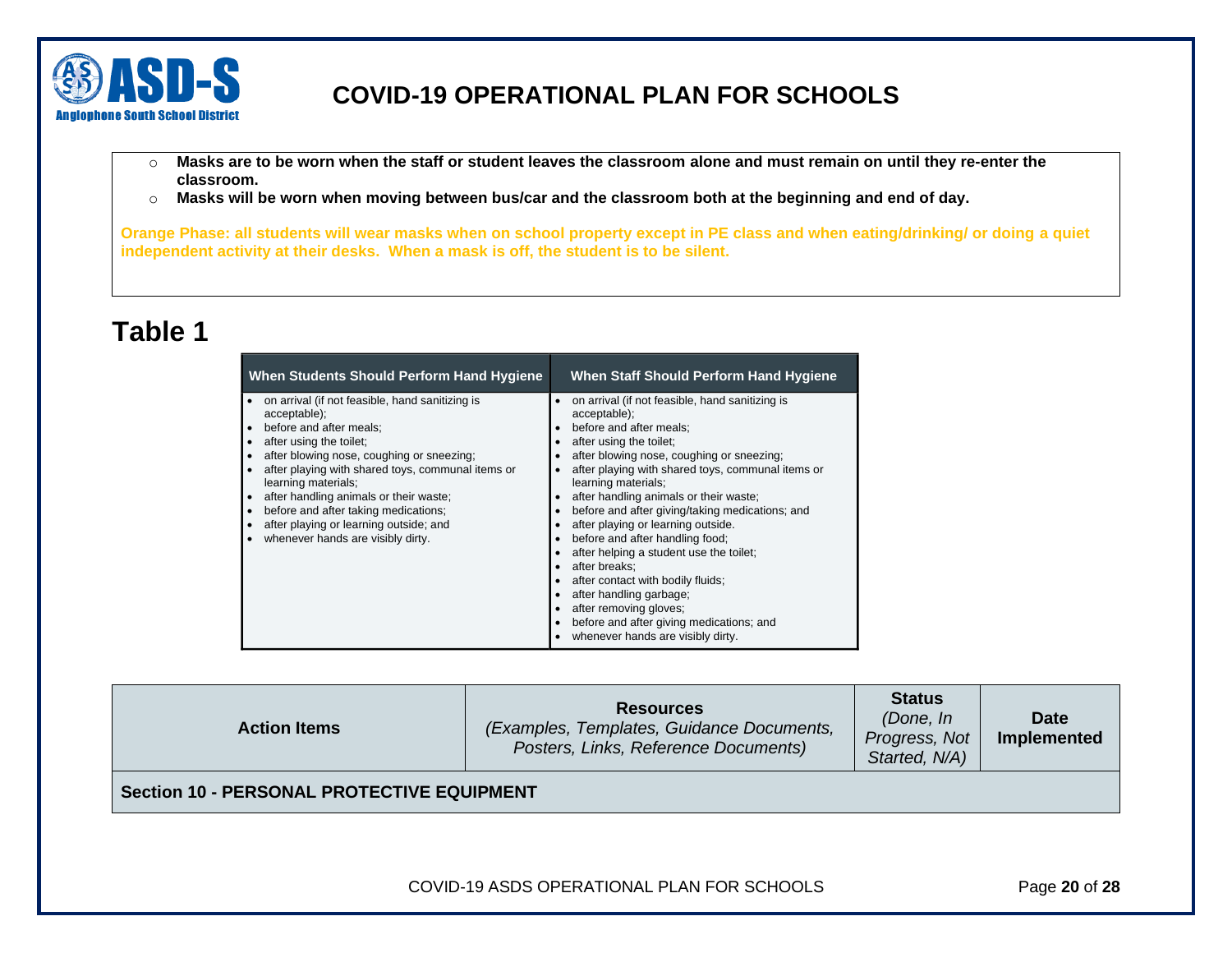

| To ensure minimal interaction within various set<br>groupings, where feasible and safe, install<br>physical barriers.<br><i>*To ensure that members of vulnerable</i><br>populations and students with complex needs<br>are accommodated. | Refer to Return to School 2020 Document - Appendix<br>C, H<br>Itinerant professional information in Return to School<br>2020 Document pg. 18                    | <b>Done</b> | 10/21/2020                    |
|-------------------------------------------------------------------------------------------------------------------------------------------------------------------------------------------------------------------------------------------|-----------------------------------------------------------------------------------------------------------------------------------------------------------------|-------------|-------------------------------|
| If a child requires to be toileted, the<br>accompanying person(s) if not within the child's<br>regular bubble, must wear community mask(s).                                                                                               |                                                                                                                                                                 | Done        | 8/23/2020                     |
| Provide personal protective equipment - only for those situations that require it:                                                                                                                                                        |                                                                                                                                                                 |             |                               |
| Provide personal protective equipment for those<br>for whom it has been determined to be<br>necessary, PPE Options:                                                                                                                       |                                                                                                                                                                 | Done        | <b>Continually</b><br>monitor |
| Hand protection (gloves)                                                                                                                                                                                                                  | <b>OHS Guide-PPE</b>                                                                                                                                            | Done        | <b>Continually</b><br>monitor |
| Eye protection (safety glasses, goggles)                                                                                                                                                                                                  | <b>PPE Poster</b>                                                                                                                                               | Done        | <b>Continually</b><br>monitor |
| Other PPE as determined necessary through the<br>risk assessment (face shield)                                                                                                                                                            | <b>District Student Support Services</b>                                                                                                                        | Done        | <b>Continually</b><br>monitor |
| Use masks (medical preferred) for individuals<br>who exhibit symptoms of illness to minimize the<br>risk of transmitting COVID-19.                                                                                                        | Health Canada information on<br>non-medical masks and face coverings<br>Refer to Return to School 2020 Document - Appendix<br>A<br><b>Community Mask poster</b> | Done        | 8/22/2020                     |

**Personal Protective Equipment Notes:** *Describe how requirements favor personal protective equipment are being met and communicated.*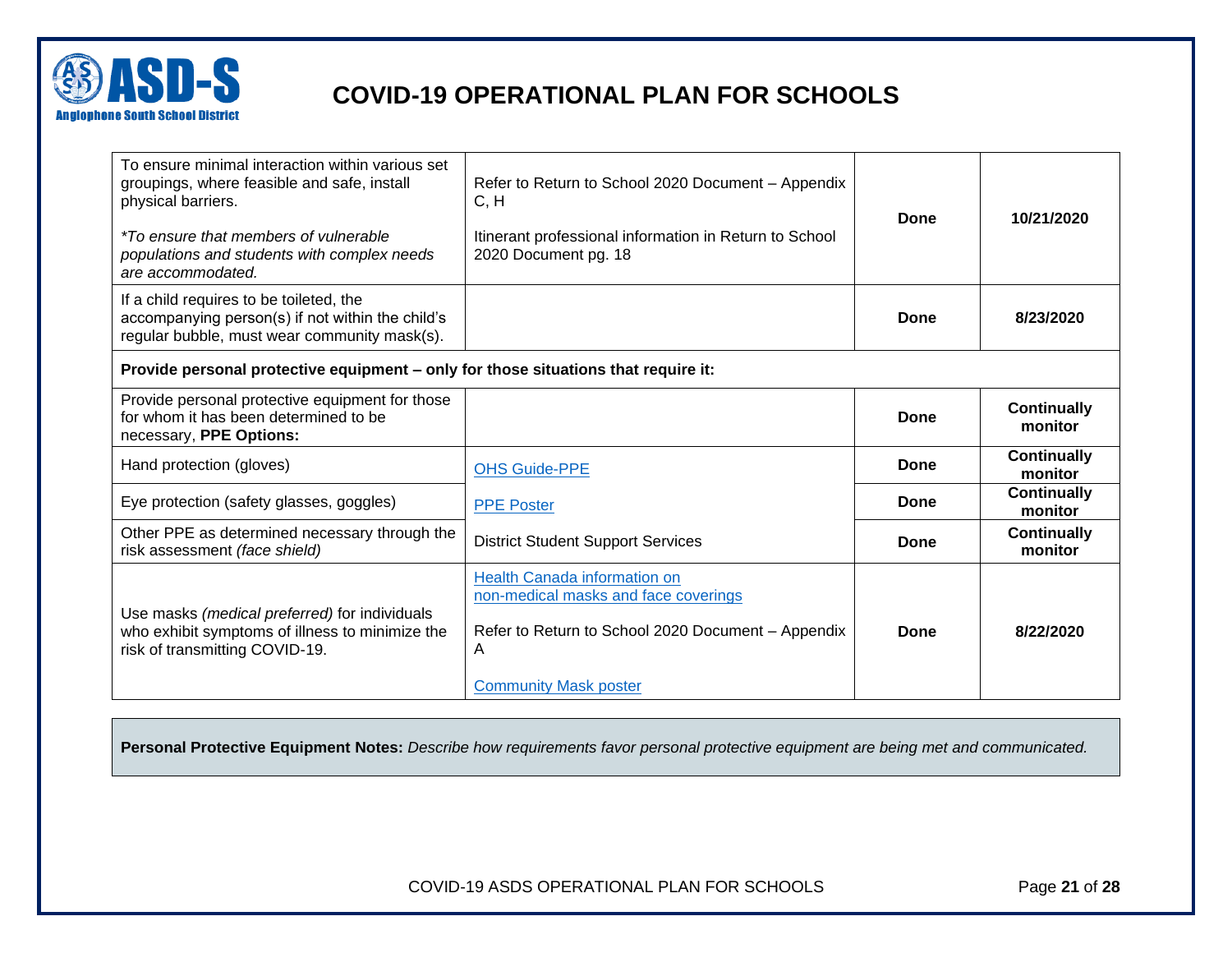

- **Shields and plexiglass barriers:**
	- o **All employees will have a face shield to wear when physical distancing cannot be maintained. NOTE\* Community mask must also be worn if a face shield is worn, a face shield does not solely replace a community mask unless it is deemed necessary through a risk assessment.**
	- o **EECD will supply plexiglass "sneeze guards" as requested for teachers' desks.**
	- o **Reception areas will all have plexiglass barriers.**
- **Masks:**
	- o **Students and staff are expected to have wear a community face mask at all times.**

**Orange Phase: all students will wear masks when on school property except in PE class and when eating/drinking/ or doing a quiet independent activity at their desks. When a mask is off, the student is to be silent.** 

- o
- o **Student and staff who are feeling unwell at school will be provided with a medical mask to wear Do not reuse medical masks.**
- o **A personal plan will be developed for students who cannot wear a mask due to health conditions or other exceptionalities.**
- o **We will have a supply of masks available for students or staff who forget them.**
- **Complex Needs:**
	- o **We will use PPE recommendations from Medical Teams of students with complex needs to include this in their Personal Learning Plans.**
	- o **Individuals who assist with toileting will wear gloves and masks.**
- **Other:** 
	- o **Gloves will be available for staff as required.**
	- o **Safety glasses and goggles are available to staff who request them.**
	- o **Staff and students are expected to stay home if they have two or more COVID 19 Symptoms.**

COVID-19 ASDS OPERATIONAL PLAN FOR SCHOOLS Page **22** of **28**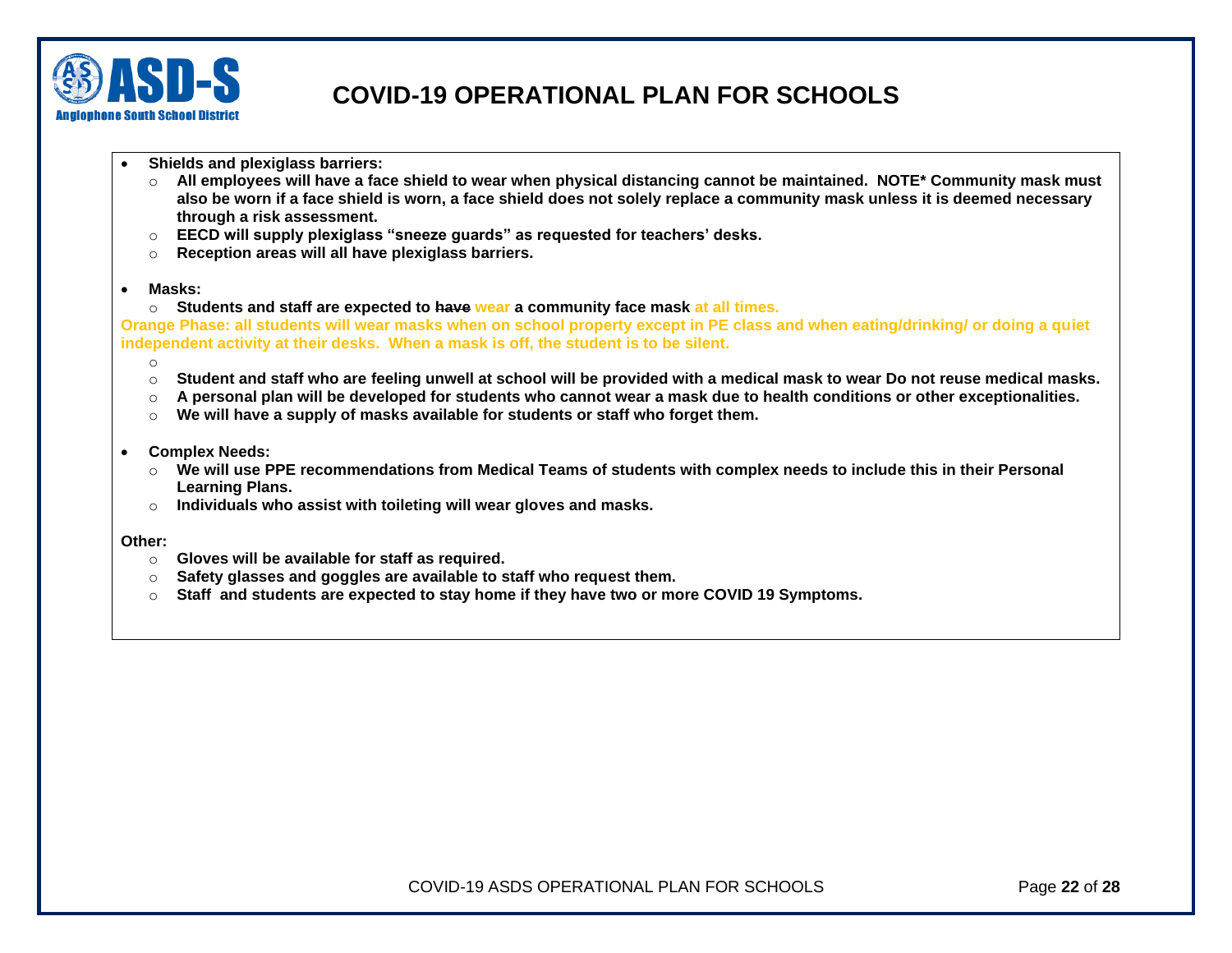

<span id="page-22-0"></span>

| <b>Action Items</b>                                                                                                                                                                     | <b>Resources</b><br>(Examples, Templates, Guidance Documents,<br>Posters, Links, Reference Documents) | <b>Status</b><br>(Done, In<br>Progress, Not<br>Started, N/A) | <b>Date</b><br>Implemented                    |
|-----------------------------------------------------------------------------------------------------------------------------------------------------------------------------------------|-------------------------------------------------------------------------------------------------------|--------------------------------------------------------------|-----------------------------------------------|
| Section 11 - OCCUPATIONAL HEALTH & SAFETY ACT AND REGULATIONS                                                                                                                           |                                                                                                       |                                                              |                                               |
| Communicate to all staff and supervisors their<br>responsibilities and rights under the OHS Act<br>and regulations.                                                                     | <b>OHS Guide-Three Rights</b><br><b>Refer to Orientation</b>                                          | Done                                                         | 8/31/2020                                     |
| Provide staff and student orientation, information<br>and training on the applicable policies and<br>processes implemented regarding COVID-19.                                          | <b>Refer to Orientation</b>                                                                           | <b>Done</b>                                                  | <b>Continue to</b><br>monitor and<br>instruct |
| Provide staff the employee training on the work<br>refusal process.                                                                                                                     | Right to Refuse - Refer to Orientation                                                                | Done                                                         | 8/31/2020                                     |
| Ensure supervisors are knowledgeable of<br>guidelines and processes established by Public<br>Health.                                                                                    | <b>Refer to Orientation</b>                                                                           | Done                                                         | 8/22/2020                                     |
| Ensure all employees receive information,<br>instruction and training on the applicable<br>personal protective equipment required to<br>protect against COVID-19 in the school setting. | <b>Refer to Orientation</b>                                                                           | Done                                                         | 8/31/2020                                     |
| Engage Joint Health & Safety Committee or<br>health and safety representative, if applicable, in<br>the periodic reviews / updates of this document.                                    | <b>OHS Guide-JHSC</b>                                                                                 | Done                                                         | ongoing                                       |
| Provide competent and sufficient supervision to<br>ensure staff/employees, students, and visitors<br>are complying with policies, procedures and<br>processes established.              | <b>OHS Guide topic-Supervision</b>                                                                    | Done                                                         | <b>Continue to</b><br>monitor and<br>instruct |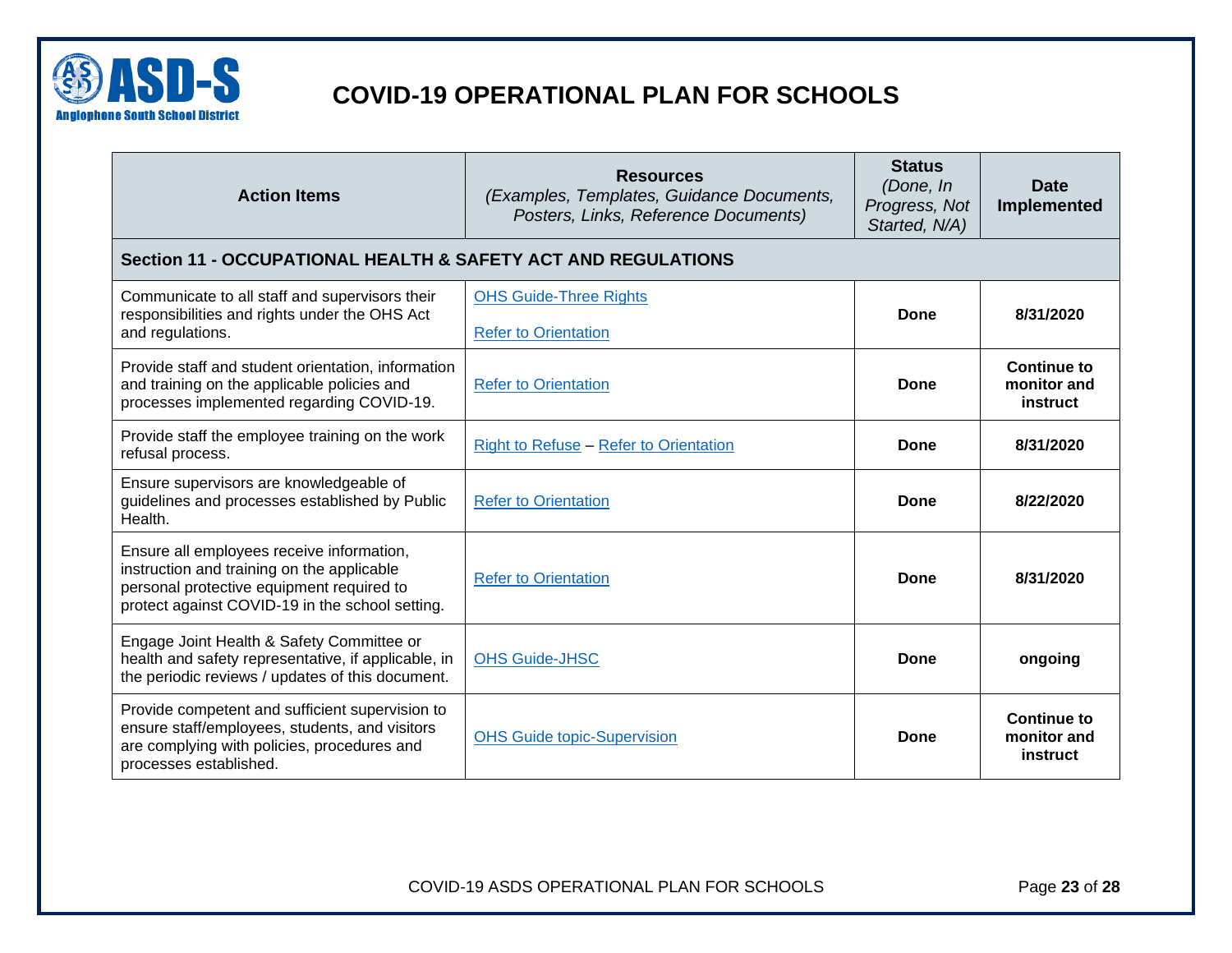

| *School district Human Resources confirm<br>process for addressing employee violations of<br>policies and procedures. | <b>School District HR</b> | <b>Not Started</b> | Click or tap to<br>enter a date. |
|-----------------------------------------------------------------------------------------------------------------------|---------------------------|--------------------|----------------------------------|
|-----------------------------------------------------------------------------------------------------------------------|---------------------------|--------------------|----------------------------------|

**OH&S Act and Regulations Notes:** *Outline how the requirements for OH&S within a COVID response are being met.*

**We have reviewed the Orientation with all of our staff and have discussed employee rights, protocol training, right to refuse process, vulnerable persons etc.**

**Our school Joint Health and Safety Committee will review the Operational Plan at our Monthly meetings.** 

**Administrators will monitor compliance, but it will also be stressed that all staff are expected to assist colleagues in reminding individuals of the Plan and the safety procedures associated with it.**

**Orange Phase – staff has been informed via email on Sunday November 22 of changes in protocol as well as other things to consider if a teacher in a classroom. Orange phase info has been printed and included in the Health and Safety area where all COVID documents are housed including the Operational Plan. Information on ORANGE phase released by the government has been placed on our Westfield Staff Google Document.**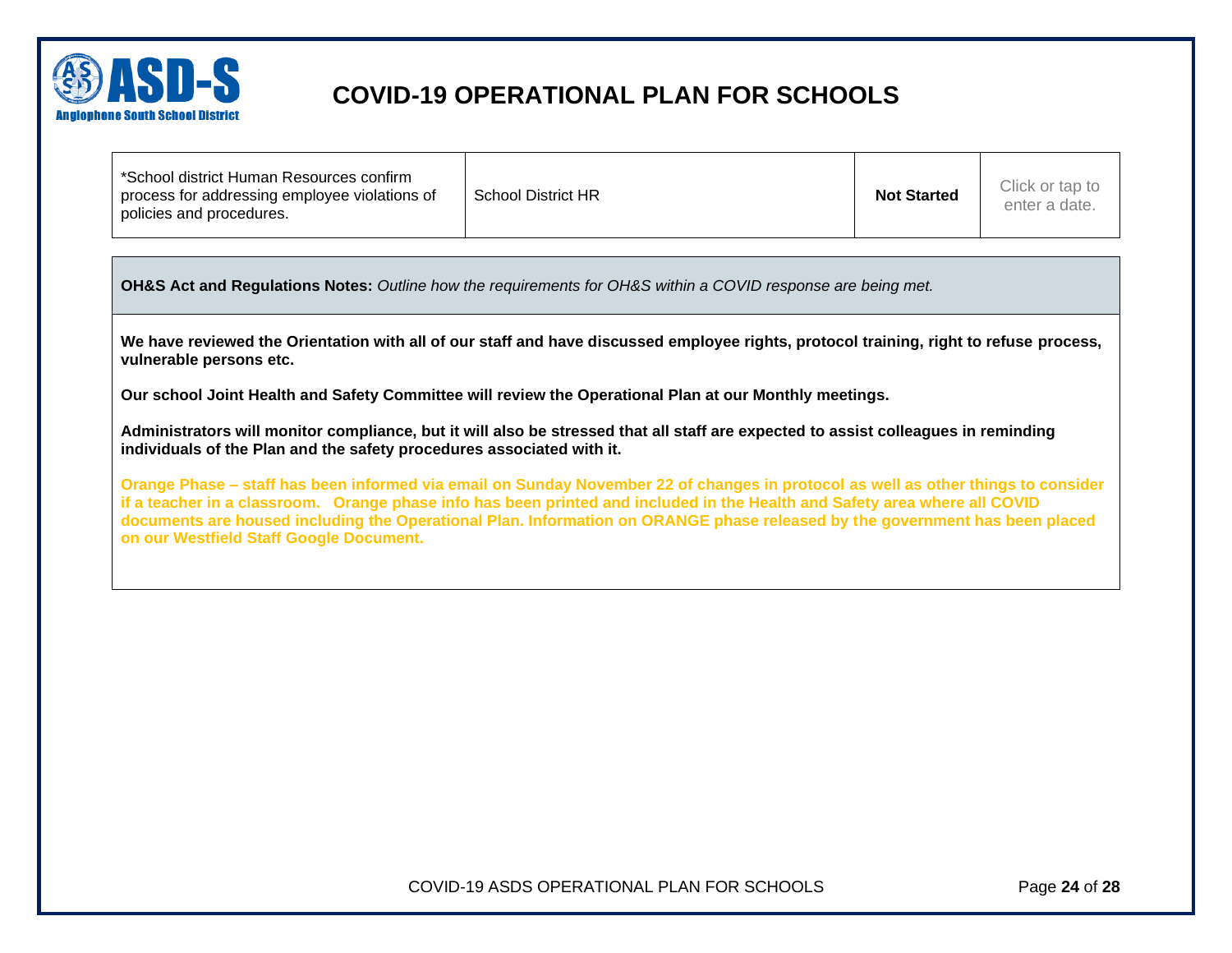

<span id="page-24-0"></span>

| <b>Action Items</b>                                                                                                                                                                                                                                                                                         | <b>Resources</b><br>(Examples, Templates, Guidance Documents,<br>Posters, Links, Reference Documents) | <b>Status</b><br>(Done, In<br>Progress, Not<br>Started, N/A) | <b>Date</b><br>Implemented       |
|-------------------------------------------------------------------------------------------------------------------------------------------------------------------------------------------------------------------------------------------------------------------------------------------------------------|-------------------------------------------------------------------------------------------------------|--------------------------------------------------------------|----------------------------------|
| <b>Section 12 - OUTBREAK MANAGEMENT</b>                                                                                                                                                                                                                                                                     |                                                                                                       |                                                              |                                  |
| Prepare for the possibility that an individual is a<br>suspect COVID-19 case and may have been in<br>the building. Inform your employees of the<br>procedures to be followed and that<br>confidentiality must be maintained. *Regional<br>Public Health will notify the school about what is<br>to be done. | <b>WorkSafeNB FAQ - Contact with someone</b><br>tested/confirmed                                      | In Progress                                                  | Click or tap to<br>enter a date. |
| Students and staff must self-monitor throughout<br>the day.                                                                                                                                                                                                                                                 |                                                                                                       |                                                              |                                  |
| Communicate to all staff the requirement to co-<br>operate with Public Health if there is a<br>suspected or confirmed case of COVID-19 in the<br>school.                                                                                                                                                    |                                                                                                       |                                                              |                                  |
| Schools must engage the district from the<br>beginning of the Outbreak Management<br>Process.                                                                                                                                                                                                               | <b>WorkSafeNB FAQ</b>                                                                                 | In Progress                                                  | Click or tap to                  |
| Regional Public Health will advise the employee,<br>student and parent/guardian, and/or the<br>employer if there is a need to communicate with<br>the school and/or district during contact tracing.                                                                                                        |                                                                                                       |                                                              | enter a date.                    |
| Once the district is advised by a staff member<br>who has tested positive for COVID-19, they<br>must then report it to WorkSafeNB.                                                                                                                                                                          |                                                                                                       |                                                              |                                  |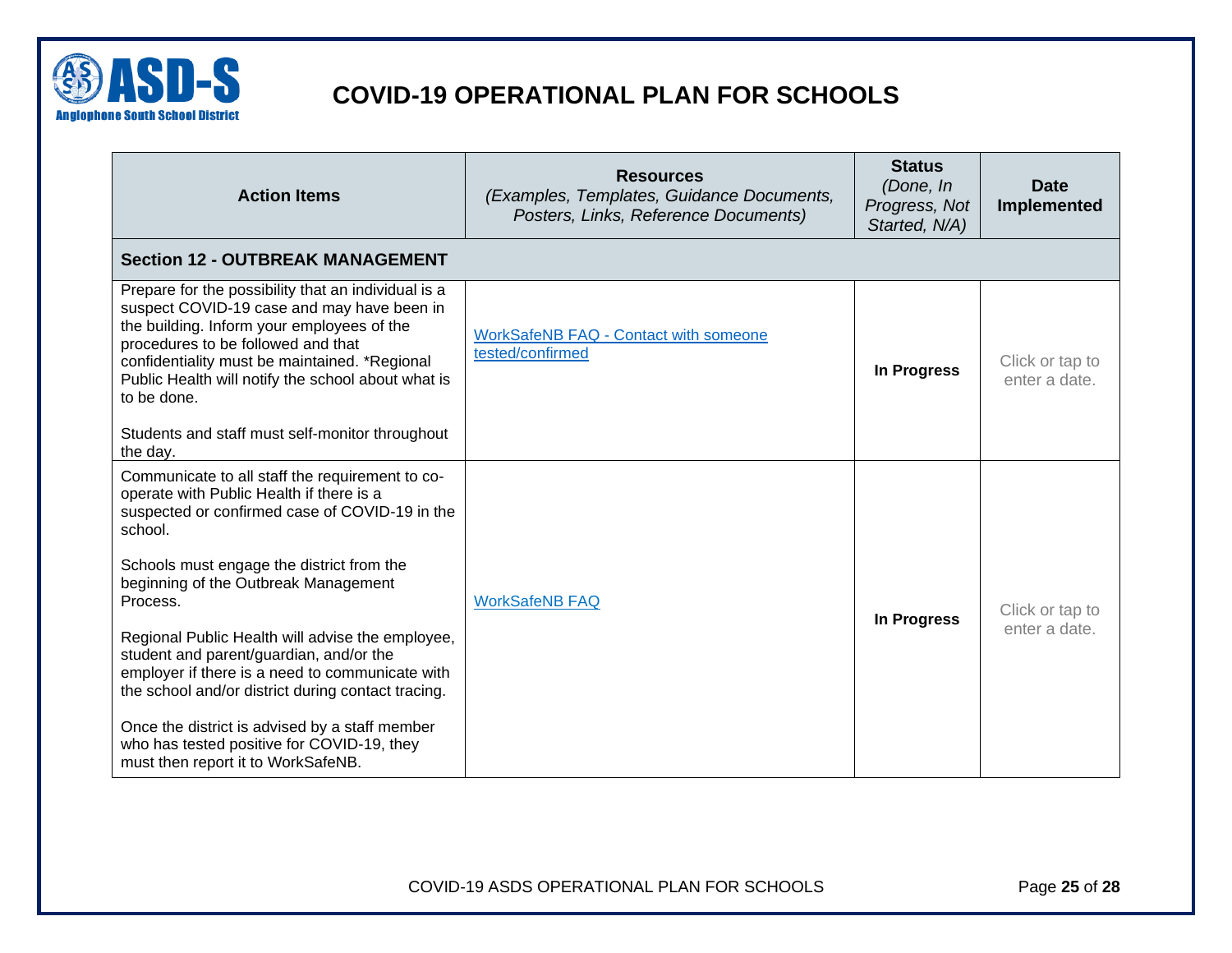

**Outbreak Management Notes:** *Outline any specific considerations to outbreak management within your school.* 

**All applicable stakeholders are aware that Public Health will take the lead in the event of an outbreak.** 

<span id="page-25-0"></span>

| <b>Action Items</b>                                                                                                                                             | <b>Resources</b><br>(Examples, Templates, Guidance Documents,<br>Posters, Links, Reference Documents)                                                                                                                                                                                                                                                                                                                                                                                                                                                                                                                                                                                                                                                                      | <b>Status</b><br>(Done, In<br>Progress, Not<br>Started, N/A) | Date<br><b>Implemented</b>       |
|-----------------------------------------------------------------------------------------------------------------------------------------------------------------|----------------------------------------------------------------------------------------------------------------------------------------------------------------------------------------------------------------------------------------------------------------------------------------------------------------------------------------------------------------------------------------------------------------------------------------------------------------------------------------------------------------------------------------------------------------------------------------------------------------------------------------------------------------------------------------------------------------------------------------------------------------------------|--------------------------------------------------------------|----------------------------------|
| <b>Section 13 - MENTAL HEALTH</b>                                                                                                                               |                                                                                                                                                                                                                                                                                                                                                                                                                                                                                                                                                                                                                                                                                                                                                                            |                                                              |                                  |
| Provide mental health support to all, including<br>access to an employee assistance program<br>(EAP) or information on public health supports, if<br>available. | Phone: 1-800-663-1142<br>Accessible toll-free 24/7/365; self-register at<br>www.homeweb.ca<br>Book an appointment or access help right away,<br>including immediate crisis support<br>Short-term, solution-focused counselling - a<br>client-centered approach to goal setting and<br>problem solving<br>Bridging to community services, specialized<br>referrals, and treatment if needed<br>Multilingual diverse clinical network; minimum of<br>master's degree & five years' experience<br>For employees, spouse/partner, eligible<br>dependents<br>Voluntary, confidential, no cost to the user<br>Guidelines for Re-Entry into the School Setting During the<br>Pandemic: Managing Social, Emotional and Traumatic<br><b>Impact NACTATR Guide to School Re-Entry</b> | In Progress                                                  | Click or tap to<br>enter a date. |

COVID-19 ASDS OPERATIONAL PLAN FOR SCHOOLS Page **26** of **28**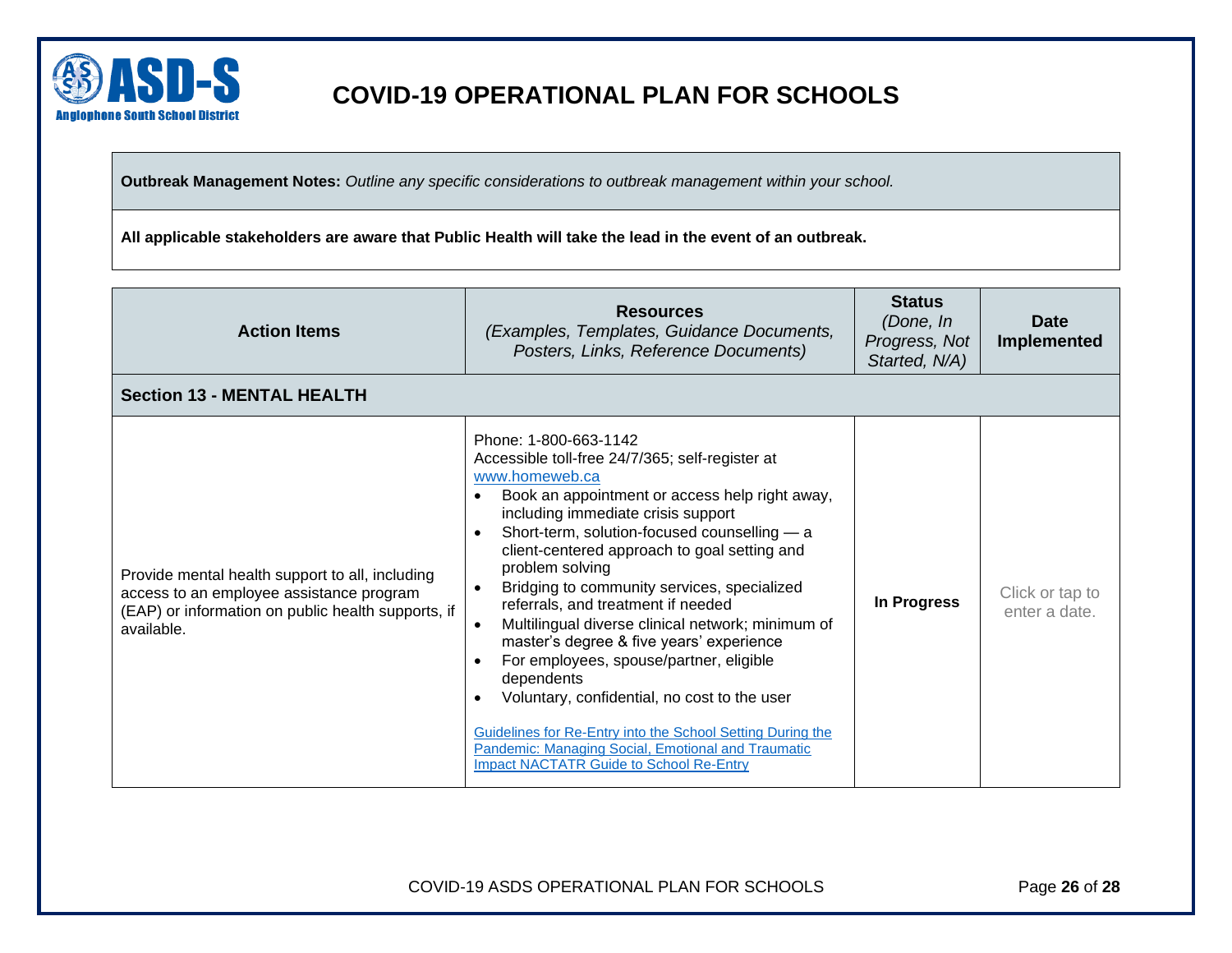

**Mental Health Notes:** *Describe how mental health resources will be communicated to staff.*

**We have shared mental health resources during our orientation. We will periodically make reminders to staff regarding the importance of looking after their mental health and remind them of resources available.**

**Social Emotional Teaching will also be a focus for teachers and our guidance counselor within the classroom and in private student sessions or groups as required.**

<span id="page-26-0"></span>

| <b>Action Items</b>                                                                                                     | <b>Resources</b><br>(Examples, Templates, Guidance Documents,<br>Posters, Links, Reference Documents) | <b>Status</b><br>(Done, In<br>Progress, Not<br>Started, N/A) | Date<br>Implemented |
|-------------------------------------------------------------------------------------------------------------------------|-------------------------------------------------------------------------------------------------------|--------------------------------------------------------------|---------------------|
| <b>Section 14 - ADDITIONAL CONSIDERATIONS/OTHER</b>                                                                     |                                                                                                       |                                                              |                     |
| Ensure schools that provide food abide by<br>applicable regulations.                                                    | Return to School document Pg. 13, 14, 15                                                              | Done                                                         | 8/23/2020           |
|                                                                                                                         | Refer to GNB Website or GOC Website                                                                   |                                                              |                     |
| External Organizations operating within school<br>(Obtain a copy of their Operational Plan)                             |                                                                                                       | Done                                                         | 8/28/2020           |
| Utilize Bottle refilling stations, or Plan B - Water<br>Coolers, water fountains will be turned off. Put<br>up signage. | <b>Water Bottle Signs</b>                                                                             | Done                                                         | 8/24/2020           |
|                                                                                                                         |                                                                                                       |                                                              |                     |

**Additional Consideration / Other Notes:** *Describe how any additional considerations are being met.*

COVID-19 ASDS OPERATIONAL PLAN FOR SCHOOLS Page **27** of **28**